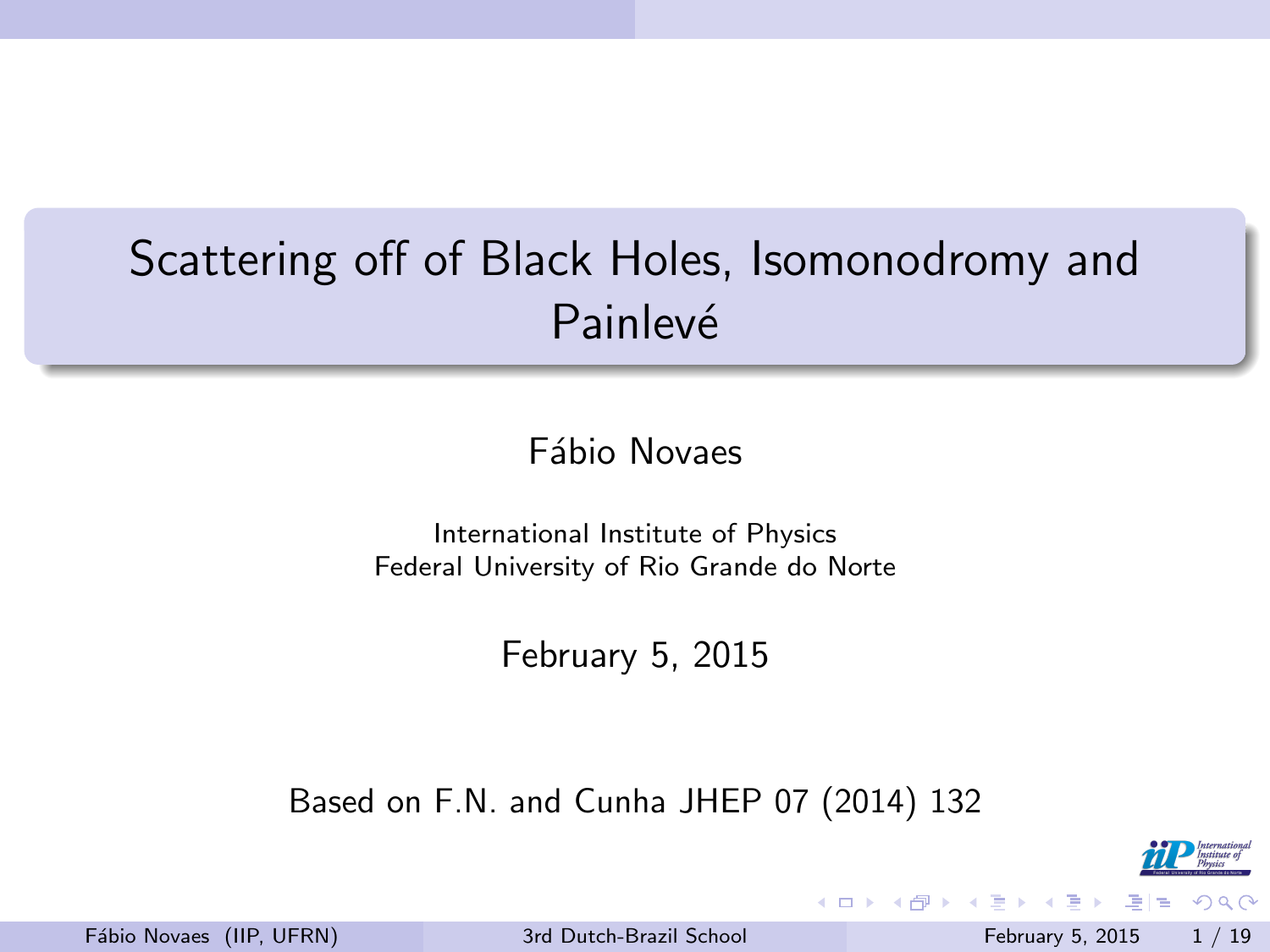# Importance of Scattering Theory

- Astrophysical phenomena: detection of gravitational waves
- Stability criteria of gravitational solutions
- AdS/CFT applications: quark-gluon plasma and condensed matter systems
- Quantum description of black holes



ミメスミメ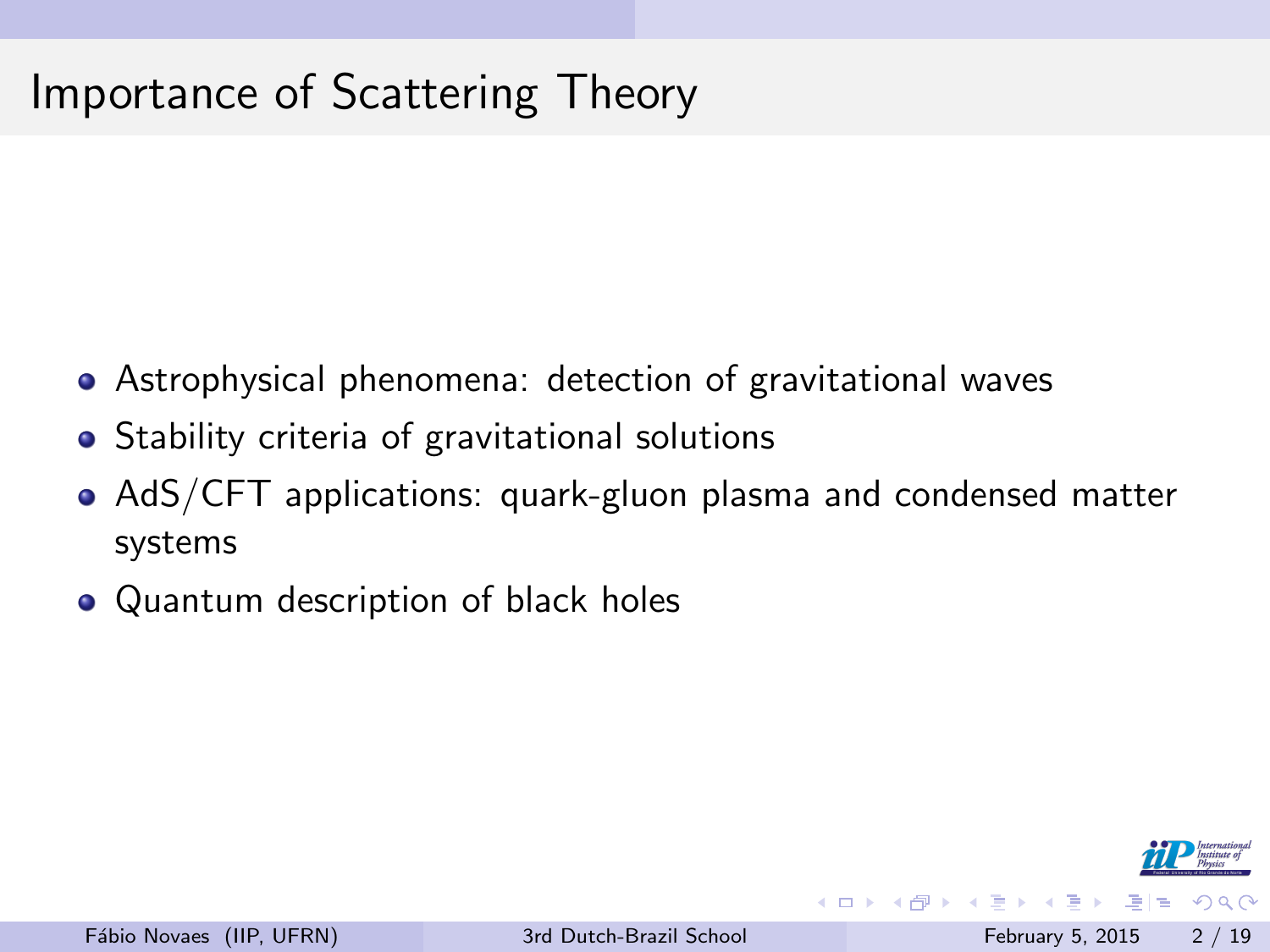# <span id="page-2-0"></span>Scalar Field Perturbation

• Non-minimally coupled massless scalar field  $\phi(x)$ 

$$
(\nabla^2 + \xi R)\phi(x) = 0, \quad \nabla^2 \phi \equiv \frac{1}{\sqrt{-g}} \partial_a(\sqrt{-g}g^{ab}\partial_b \phi)
$$

Radial and Angular equations for Kerr-NUT-(A)dS metric

$$
\partial_r (P_r(r)\partial_r \phi_{\omega\ell m}) - Q_r(r)\phi_{\omega\ell m} = 0
$$

$$
\partial_\theta (P_\theta(\theta)\partial_\theta S_{\omega\ell m}) - Q_\theta(\theta)S_{\omega\ell m} = 0
$$

Angular eigenvalues from (A)dS-spheroidal harmonics



п.

모바람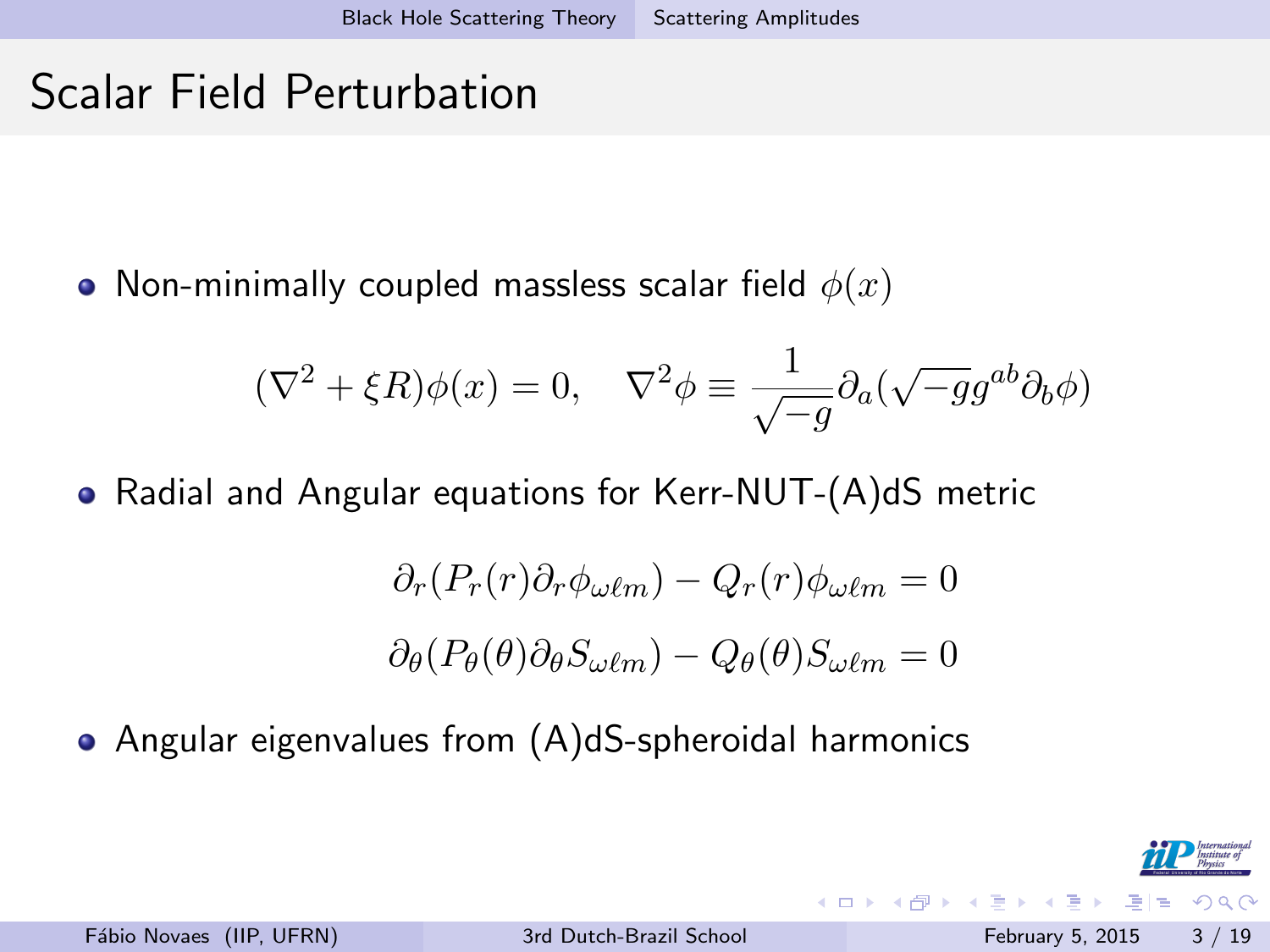# <span id="page-3-0"></span>Complex ODEs and Monodromy

• Radial equation

$$
\partial_z(U(z)\partial_z\phi(z)) - V(z)\phi(z) = 0, \quad z \in \mathbb{CP}^1
$$

• Ingoing and outgoing solutions

$$
\phi_i^{\pm}(z) = (z - z_i)^{\pm \theta_i/2} (1 + \mathcal{O}(z - z_i))
$$

• Singular points  $=$  Branch points  $\Rightarrow$  Monodromy

$$
\phi_i^{\pm}(ze^{2\pi i})=e^{\pm i\pi\theta_i}\phi_i^{\pm}(z)
$$

4 D F

 $\Omega$ 

na ma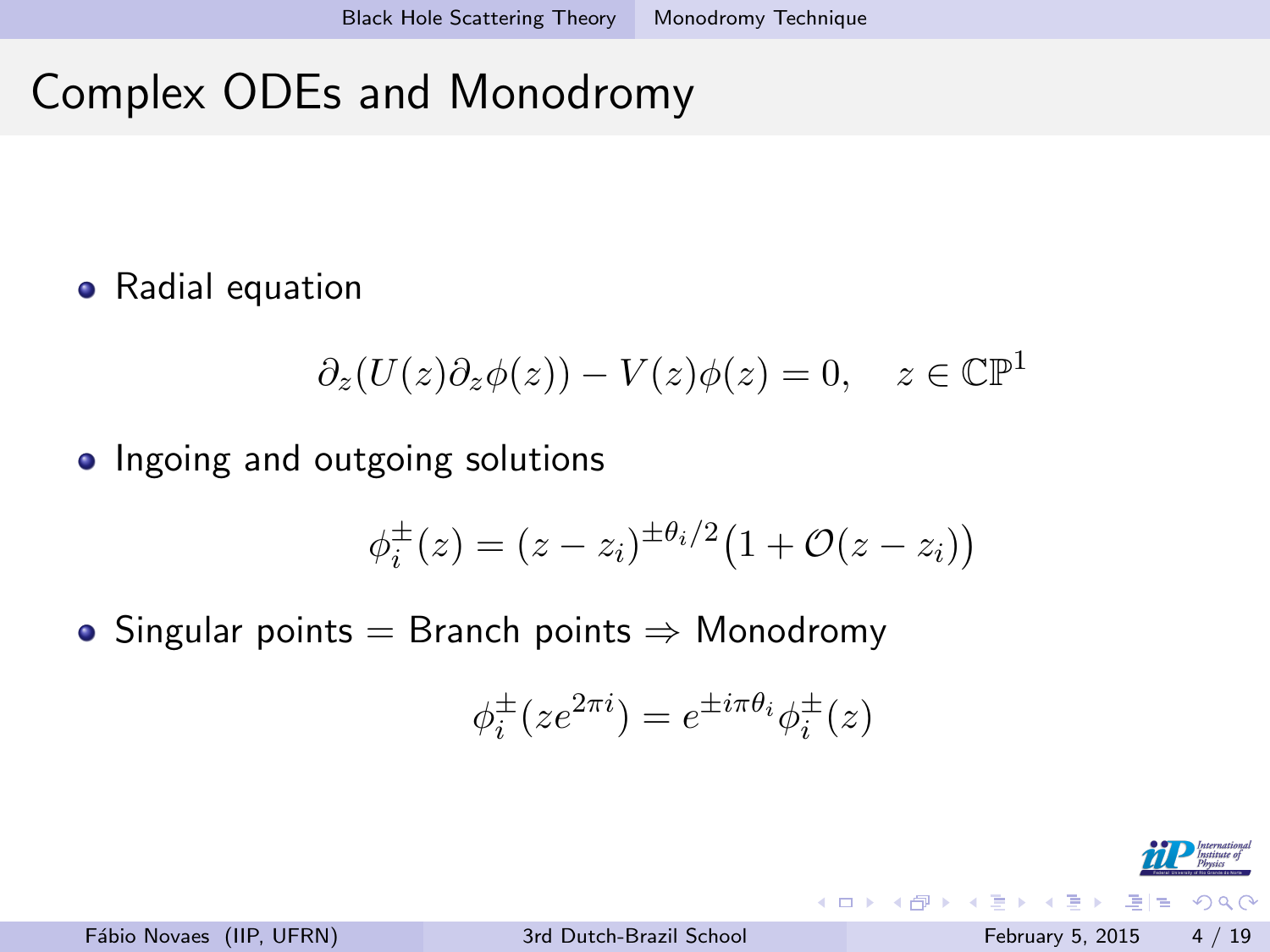# <span id="page-4-0"></span>Monodromies and Gauge Connection

Gauge connection formulation

$$
(\partial_z - A(z))\Phi(z) = 0 ,
$$

$$
A(z) = \begin{pmatrix} 0 & U^{-1} \\ V & 0 \end{pmatrix} , \quad \Phi(z) = \begin{pmatrix} \phi_1 & \phi_2 \\ U \partial_z \phi_1 & U \partial_z \phi_2 \end{pmatrix}
$$

• Monodromy matrix

$$
\Phi_\gamma(z) = \mathcal{P} \exp\left( \oint_\gamma A \right) \, \Phi(z) =: \Phi(z) M_\gamma
$$

4 D F



모바람

na ma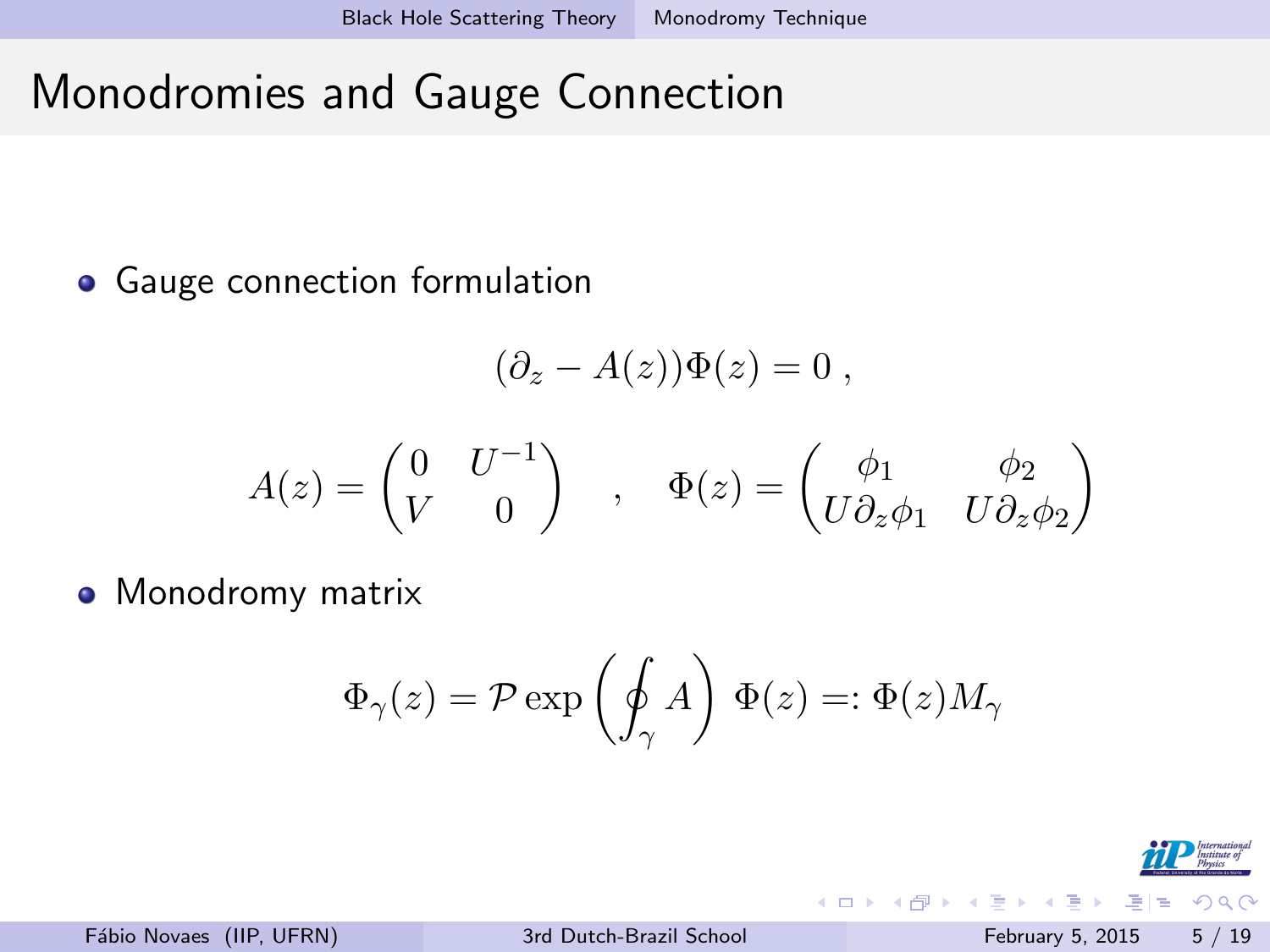#### <span id="page-5-0"></span>Monodromies and Frobenius solutions

- Loop around only one pole  $z = z_i \Rightarrow \Phi_{\gamma_i} = \Phi M_i$
- Loop enclosing all poles gives monodromy identity

 $M_1M_2...M_n = 1$ 

• Monodromy matrix in arbitrary basis

$$
M_i = g_i^{-1} \begin{pmatrix} e^{i\pi\theta_i} & 0\\ 0 & e^{-i\pi\theta_i} \end{pmatrix} g_i
$$



イロト イ押ト イヨト イヨト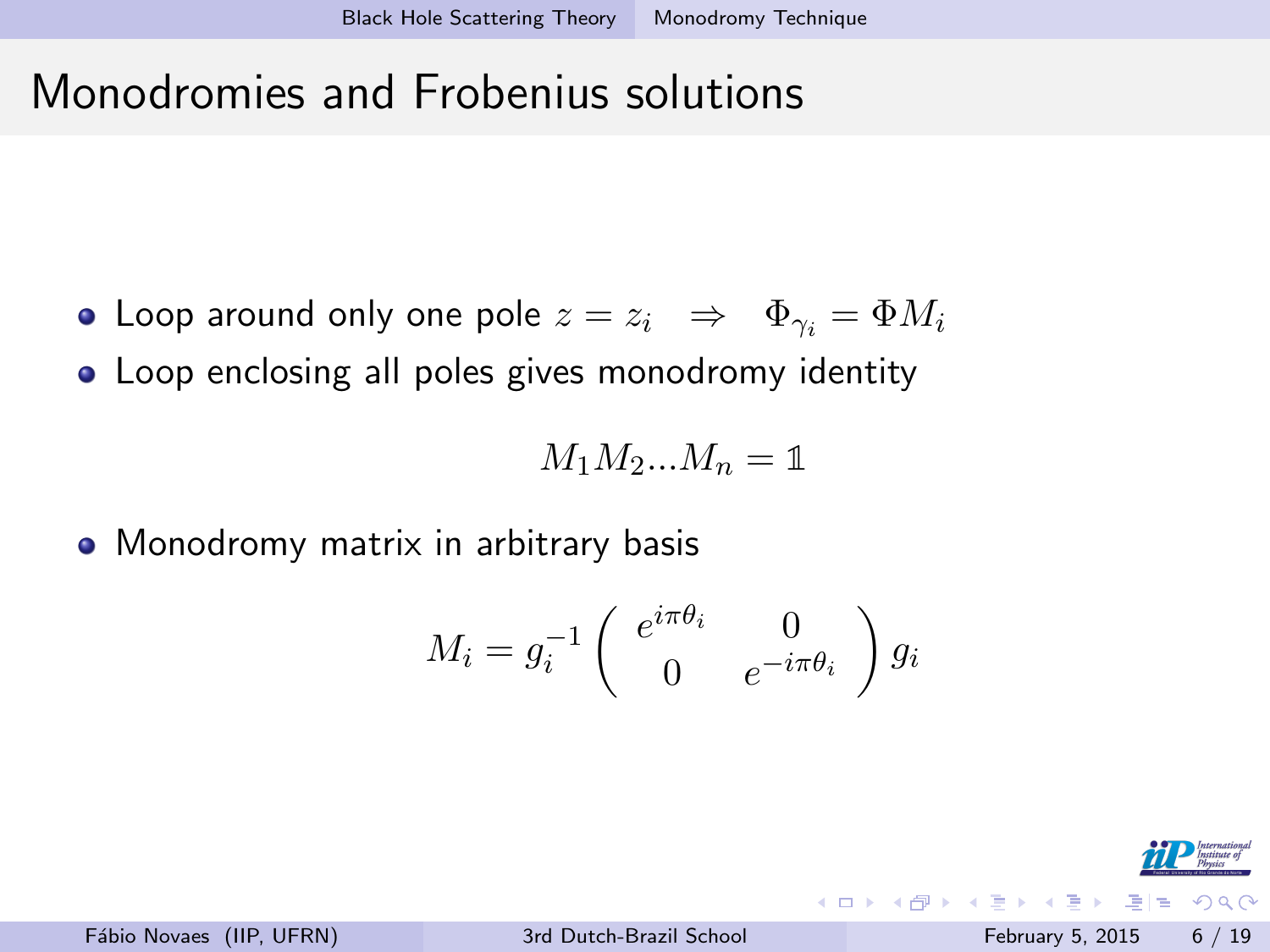# <span id="page-6-0"></span>Scattering Amplitudes and Connection Matrix

• Change of basis matrix  $=$  Connection matrix

$$
\mathcal{M}_{i \to j} = \Phi_i^{-1} \Phi_j = g_i g_j^{-1}
$$

• For purely imaginary  $\theta_i \notin i\mathbb{Z}$ 

$$
\mathcal{M}_{i \to j} = \begin{pmatrix} \frac{1}{\mathcal{T}} & \frac{\mathcal{R}}{\mathcal{T}} \\ \frac{\mathcal{R}^*}{\mathcal{T}^*} & \frac{1}{\mathcal{T}^*} \end{pmatrix} , \qquad |\mathcal{R}|^2 + |\mathcal{T}|^2 = 1
$$

#### Castro et al arxiv:1304.3781

모바람 Fábio Novaes (IIP, UFRN) [3rd Dutch-Brazil School](#page-0-0) February 5, 2015 7 / 19

 $\Omega$ 

 $\rightarrow$   $\pm$ 

4 D F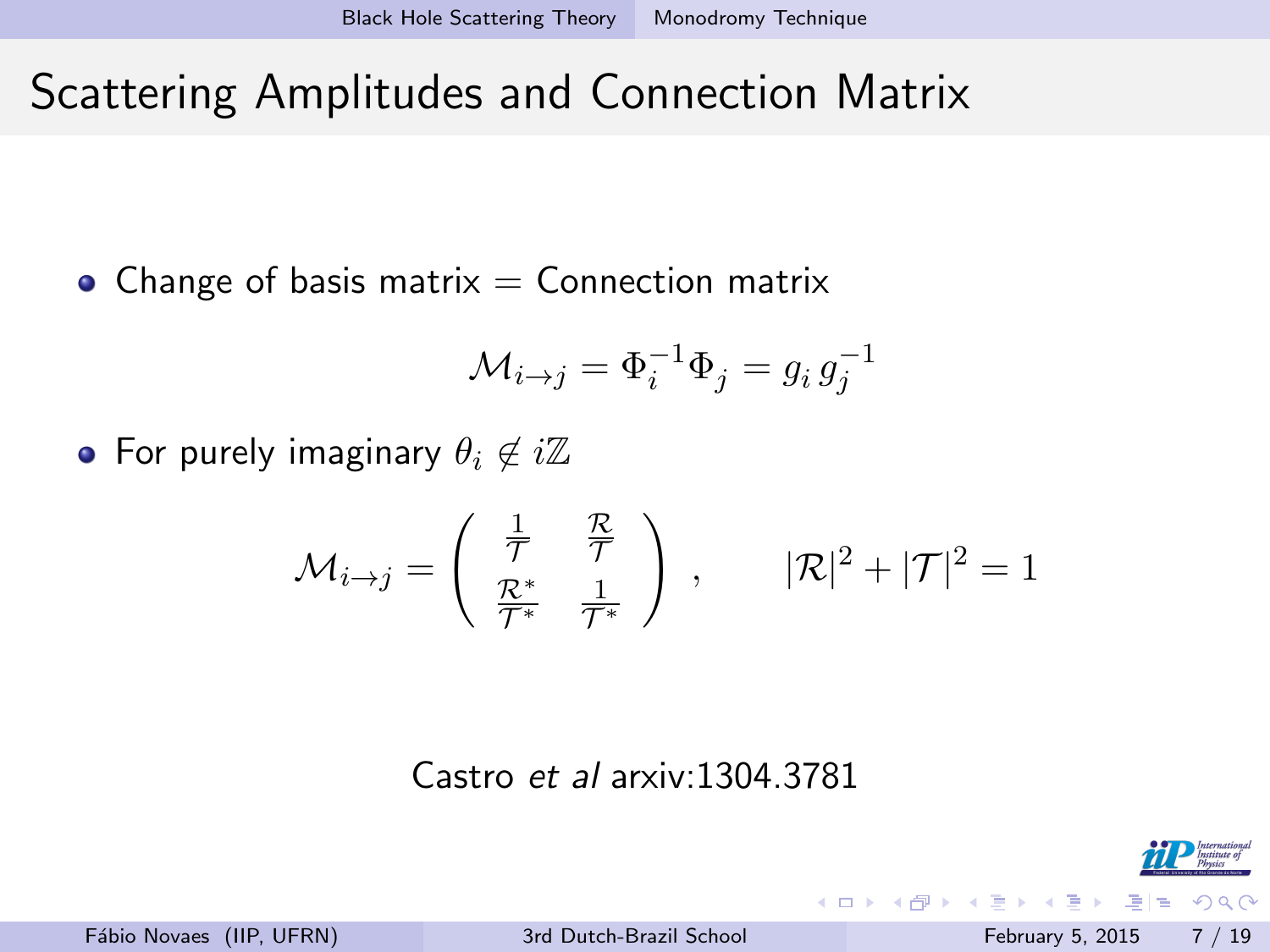#### <span id="page-7-0"></span>Transmission between Two Regular Singular Points

Let  $g_i \in SL(2, \mathbb{C})$  and one of the  $M_i$  be diagonal. If we write

$$
m_{ij} = \text{Tr} M_i M_j = 2 \cos \pi \sigma_{ij}
$$

then

$$
|\mathcal{T}|^2 = \frac{\sin \pi \theta_i \sin \pi \theta_j}{\sin \frac{\pi}{2} (\sigma_{ij} + \theta_i - \theta_j) \sin \frac{\pi}{2} (\sigma_{ij} - \theta_i + \theta_j)}
$$



 $200$ 

Fábio Novaes (IIP, UFRN) [3rd Dutch-Brazil School](#page-0-0) February 5, 2015 8 / 19

÷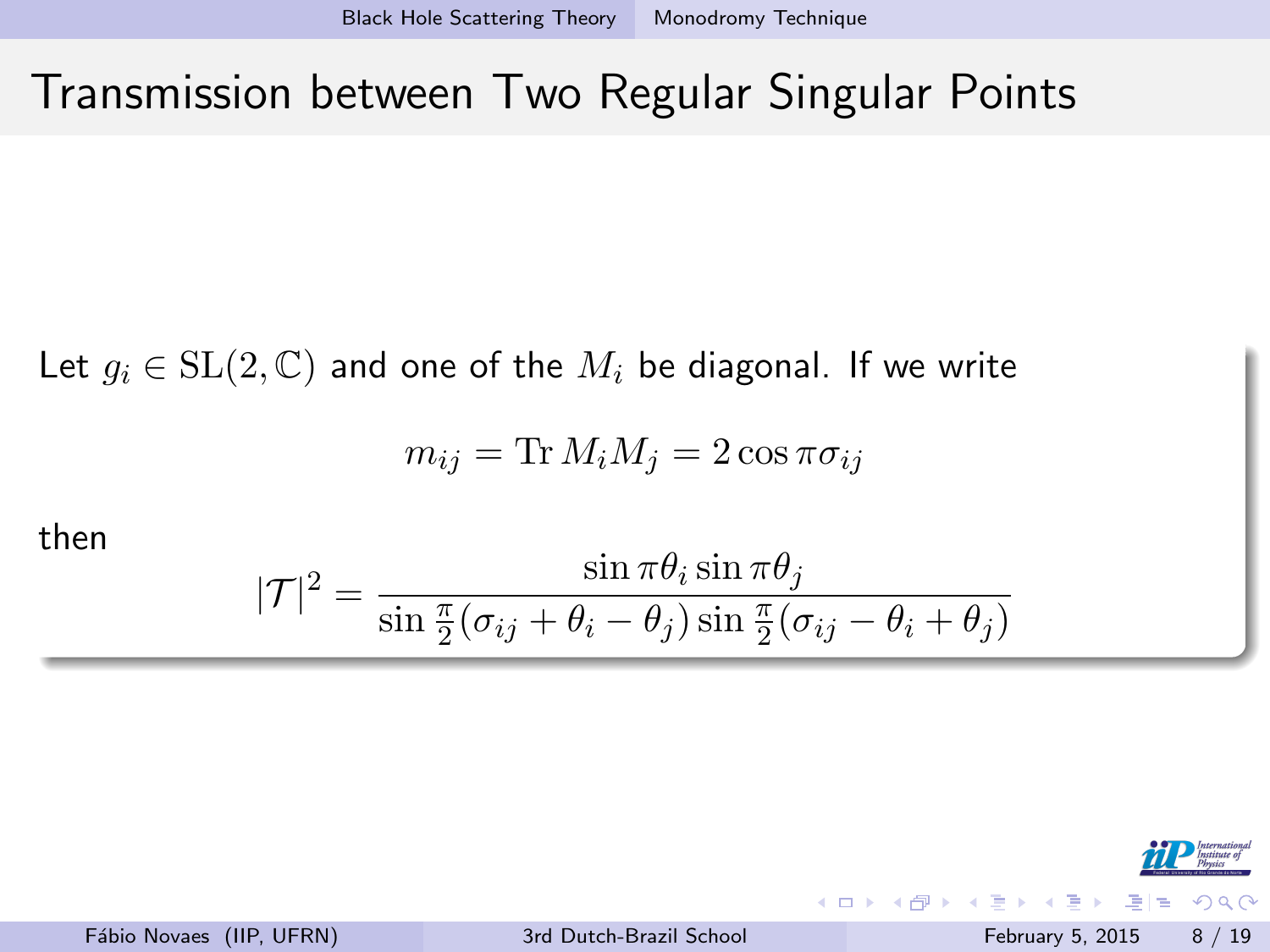# <span id="page-8-0"></span> $D = 4$  Kerr-(A)dS Black Hole

$$
ds^{2} = -\frac{Q(r)}{r^{2} + p^{2}}(dt + p^{2}d\phi)^{2} + \frac{P(p)}{r^{2} + p^{2}}(dt - r^{2}d\phi)^{2} + \frac{r^{2} + p^{2}}{Q(r)}dr^{2} + \frac{r^{2} + p^{2}}{P(p)}dp^{2}
$$

$$
P(p) = -\frac{\Lambda}{3}p^4 - \epsilon p^2 + k
$$

$$
Q(r) = -\frac{\Lambda}{3}r^4 + \epsilon r^2 - 2Mr + k
$$

titute of  $E|E = \Omega Q$ 

검사 K 검사

**K ロ ト K 伊 ト K**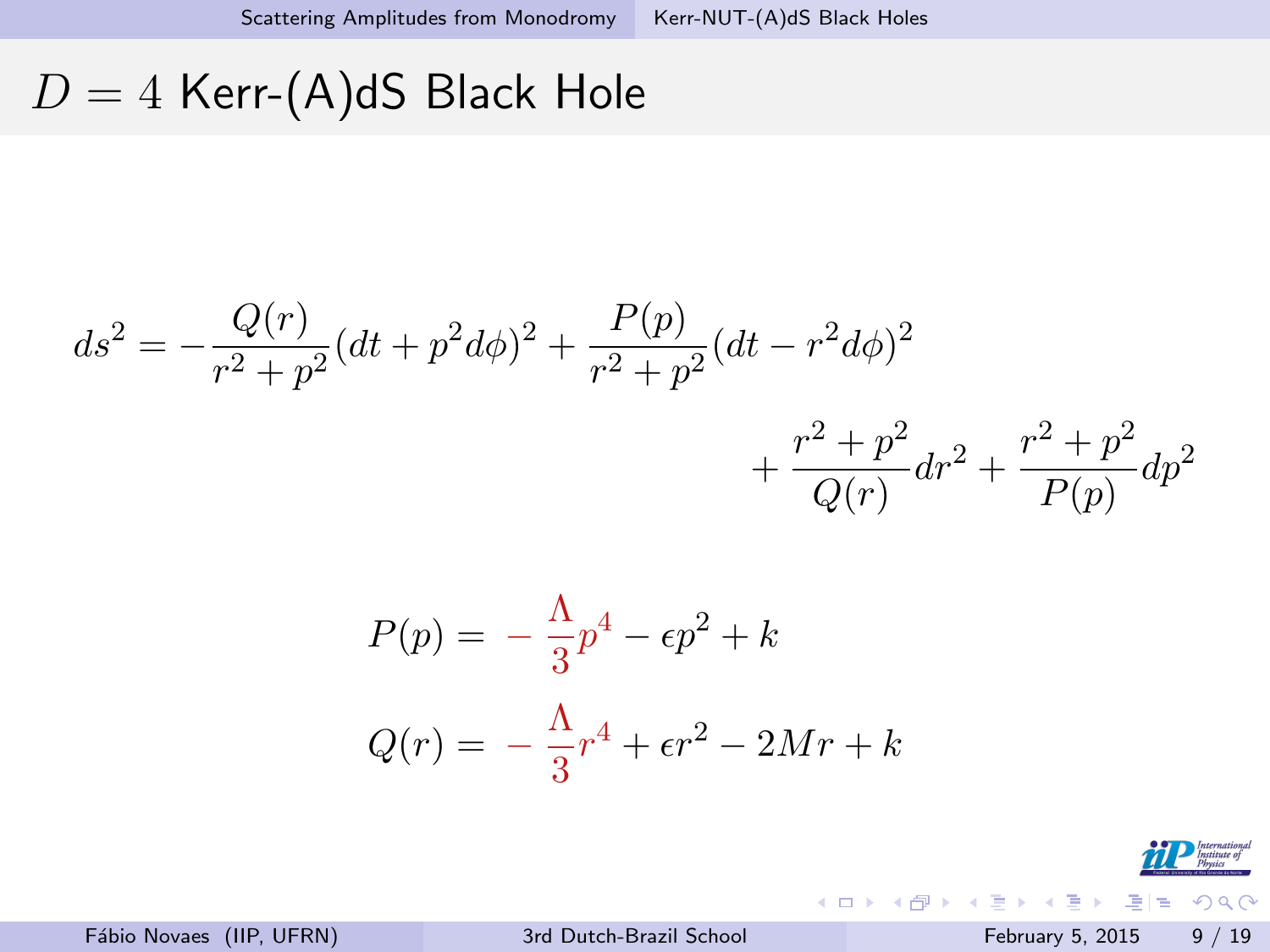#### <span id="page-9-0"></span>Separation of Variables in KG equation

• Radial equation (5 regular singular points)

$$
\partial_r(Q(r)\partial_r R(r)) + \left(-4\Lambda\xi r^2 + \frac{(\Psi_0 r^2 + \Psi_1)^2}{Q(r)}\right)R(r) = C_{\ell}R
$$

• Conformally Coupled Case  $\xi = 1/6$ 

$$
y'' + \left(\frac{1-\theta_0}{z} + \frac{1-\theta_1}{z-1} + \frac{1-\theta_{t_0}}{z-t_0}\right)y' + \left(\frac{1+\theta_{\infty}}{z(z-1)} - \frac{t_0(t_0-1)K_0}{z(z-1)(z-t_0)}\right)y = 0
$$

Heun equation (4 regular singular points)



na m≊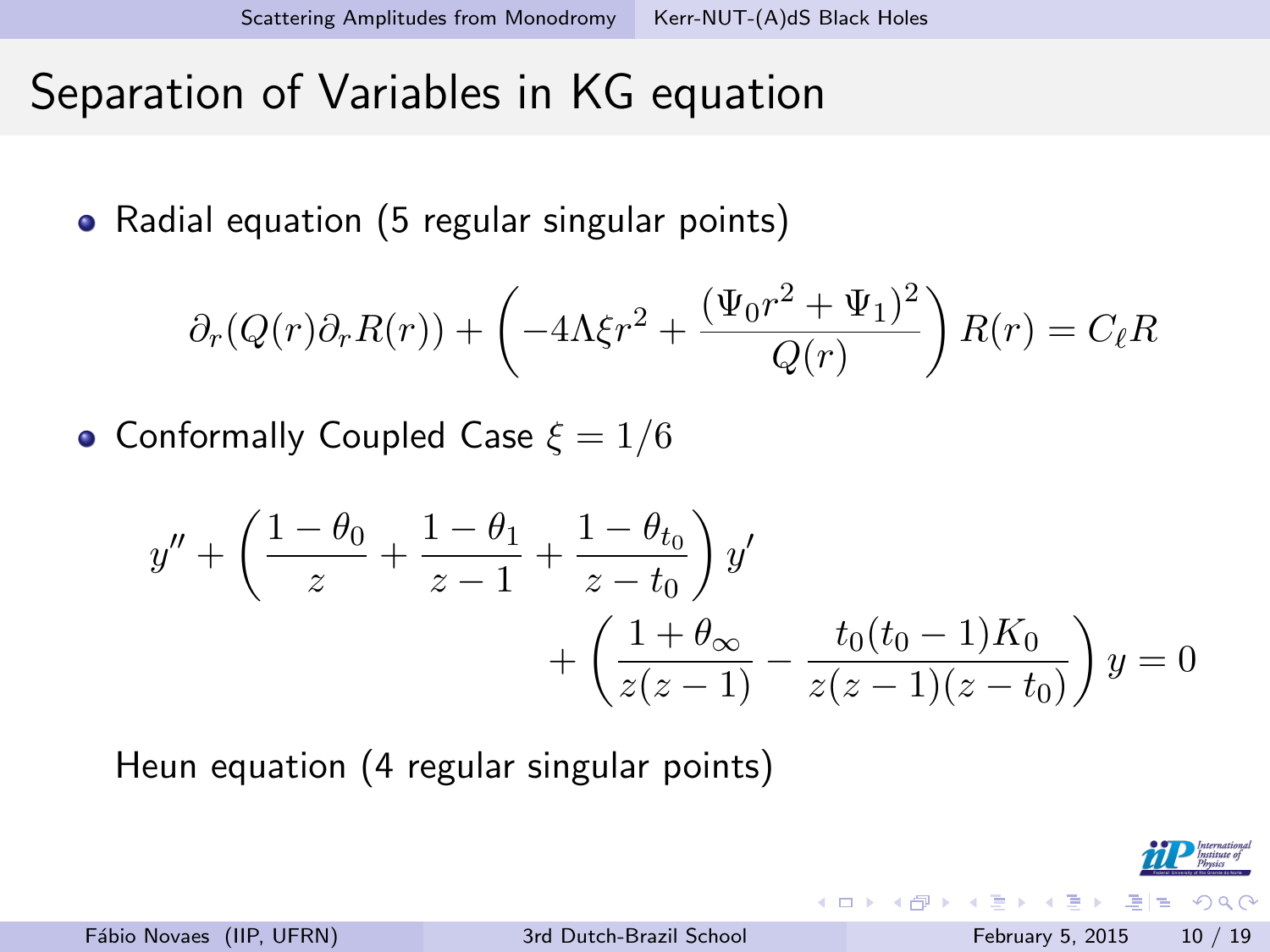#### <span id="page-10-0"></span>Separation of Variables in KG equation

• Radial equation (5 regular singular points)

$$
\partial_r(Q(r)\partial_r R(r)) + \left(-4\Lambda\xi r^2 + \frac{(\Psi_0 r^2 + \Psi_1)^2}{Q(r)}\right)R(r) = C_{\ell}R
$$

• Conformally Coupled Case  $\xi = 1/6$ 

$$
y'' + \left(\frac{1-\theta_0}{z} + \frac{1-\theta_1}{z-1} + \frac{1-\theta_{t_0}}{z-t_0}\right)y' + \left(\frac{1+\theta_{\infty}}{z(z-1)} - \frac{t_0(t_0-1)K_0}{z(z-1)(z-t_0)}\right)y = 0
$$

Heun equation (4 regular singular points)

How to find 
$$
\sigma_{ij}
$$
?



 $E|E \cap Q$ 

na m≊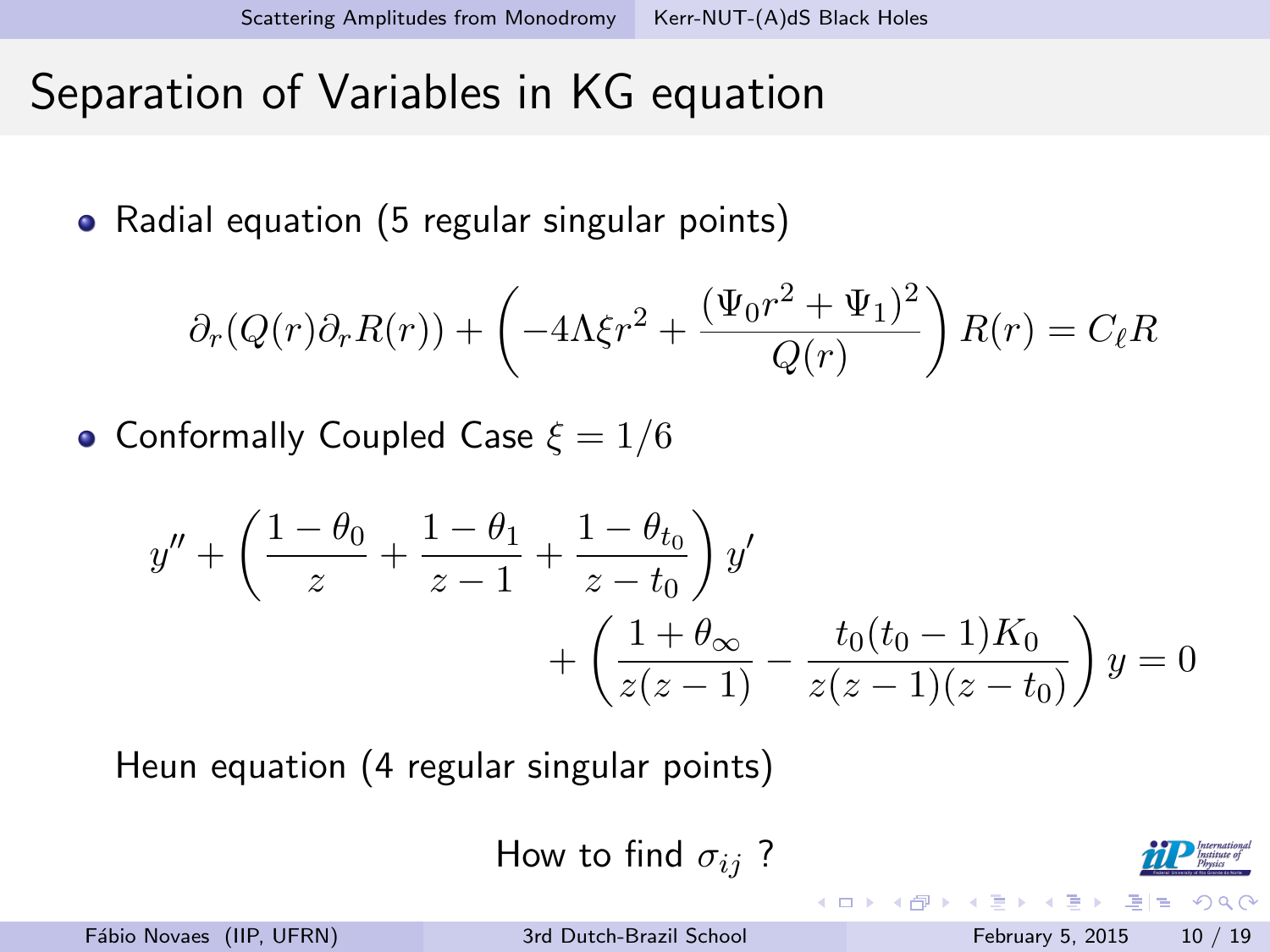# <span id="page-11-0"></span>Deformed Heun and Apparent Singularity

• Deformed Heun equation with one apparent singularity

$$
\partial_z^2 y + \left(\frac{1-\theta_0}{z} + \frac{1-\theta_1}{z-1} + \frac{1-\theta_t}{z-t} - \frac{1}{z-\lambda}\right) \partial_z y
$$

$$
+ \left(\frac{\kappa}{z(z-1)} - \frac{t(t-1)K}{z(z-1)(z-t)} + \frac{\lambda(\lambda-1)\mu}{z(z-1)(z-\lambda)}\right) y = 0
$$

**•** Initial condition for our Heun

$$
\lambda(t_0) = t_0, \quad \mu_0 = -\frac{K_0}{\theta_t}
$$

and  $\theta_t \rightarrow \theta_t - 1$ 

Fábio Novaes (IIP, UFRN) [3rd Dutch-Brazil School](#page-0-0) February 5, 2015 11 / 19

 $F = \Omega Q$ 

イロト イ押ト イヨト イヨト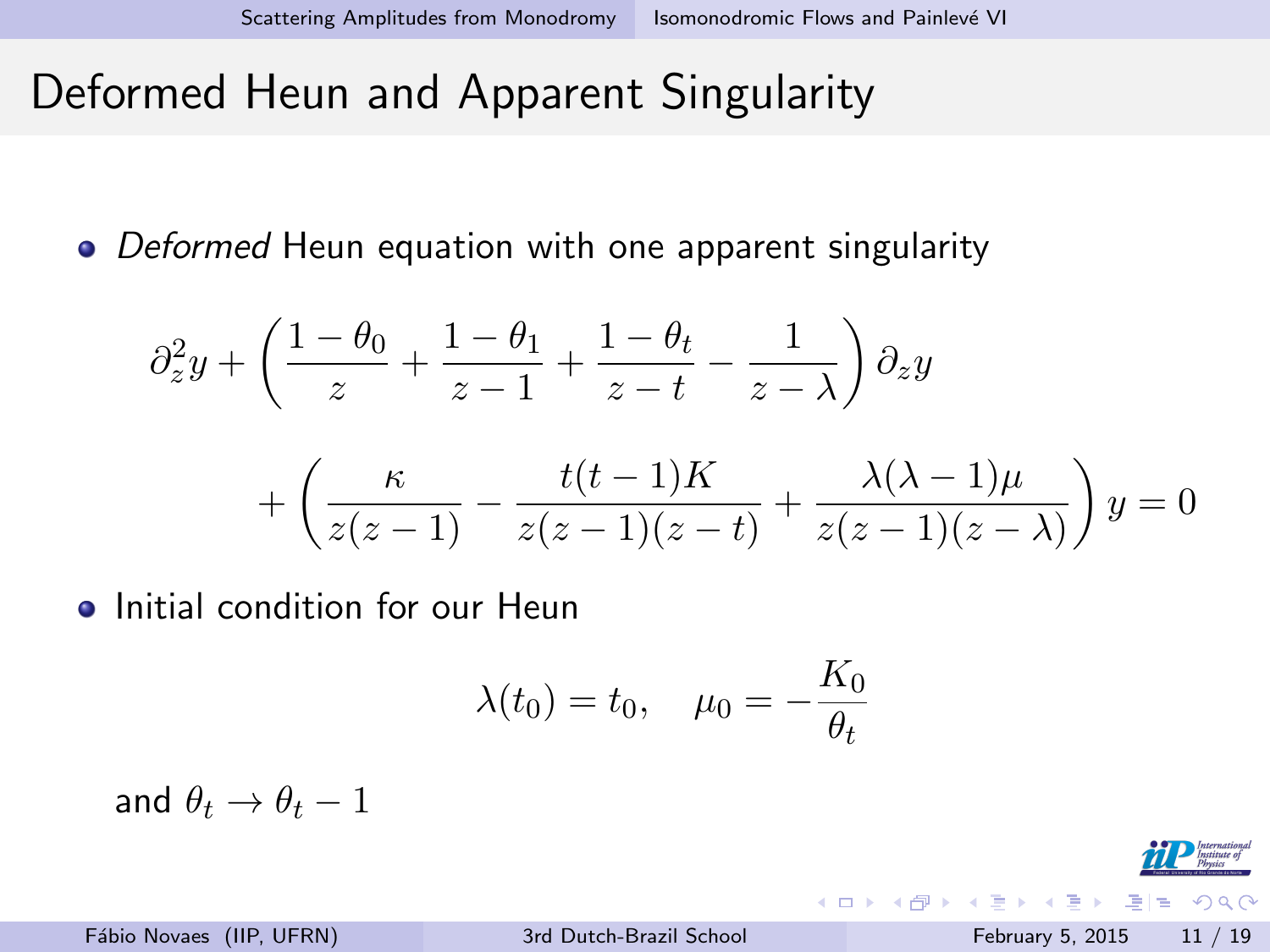#### <span id="page-12-0"></span>Isomonodromic Hamiltonian System

 $\bullet z = \lambda$  is an apparent singularity if

$$
K(\lambda, \mu, t) = \frac{1}{t(t-1)}[\lambda(\lambda - 1)(\lambda - t)\mu^2 - {\theta_0(\lambda - 1)(\lambda - t)}
$$

$$
+ \theta_1 \lambda(\lambda - t) + (\theta_t - 1)\lambda(\lambda - 1) \mu + \kappa(\lambda - t)]
$$

**• Hamiltonian System** 

$$
\frac{d\lambda}{dt} = \frac{\partial K}{\partial \mu}, \quad \frac{d\mu}{dt} = -\frac{\partial K}{\partial \lambda}
$$

generates isomonodromic flow  $(\lambda(t), \mu(t), K(\lambda, \mu, t))$ 

• Second-order equation for  $\lambda(t) =$  Painlevé VI

모바람

 $\Omega$ 

**A** To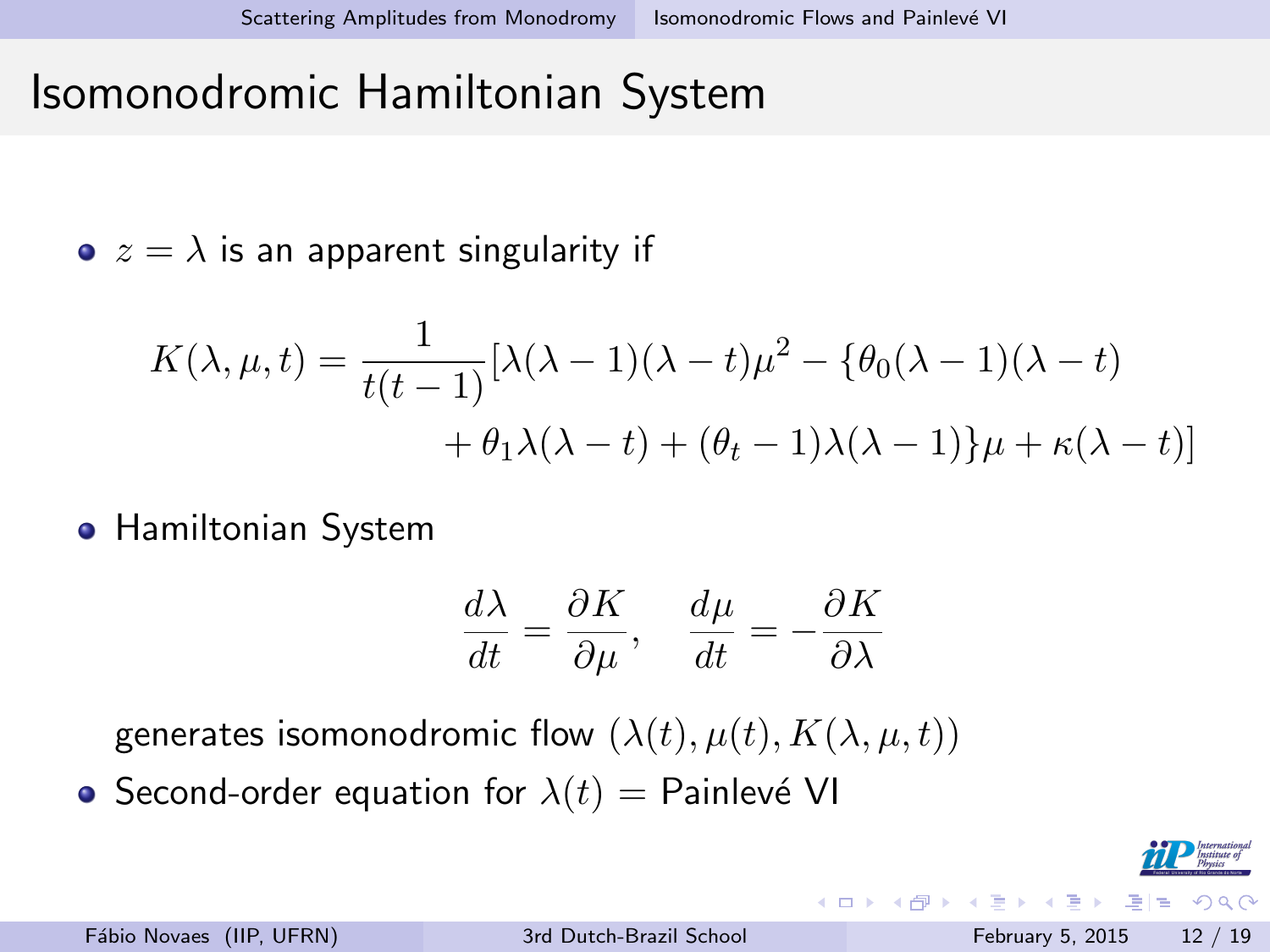#### <span id="page-13-0"></span>Painlevé VI Asymptotics

•  $P_{VI}$  asymptotics for  $0 < \text{Re } \sigma_{ij} < 1$ 

$$
\lambda(t) = \begin{cases}\n a_0 t^{1-\sigma_{0t}} (1 + O(t^{\delta})), & |t| < r, \\
1 + a_1 (1-t)^{1-\sigma_{t1}} (1 + O((1-t)^{\delta}), & |t-1| < r, \\
a_{\infty} t^{\sigma_{01}} (1 + O(t^{-\delta})), & |1/t| < r,\n\end{cases}
$$

where  $r, \delta > 0$  and  $a_i$  are functions of monodromy data



イロト イ押ト イヨト イヨト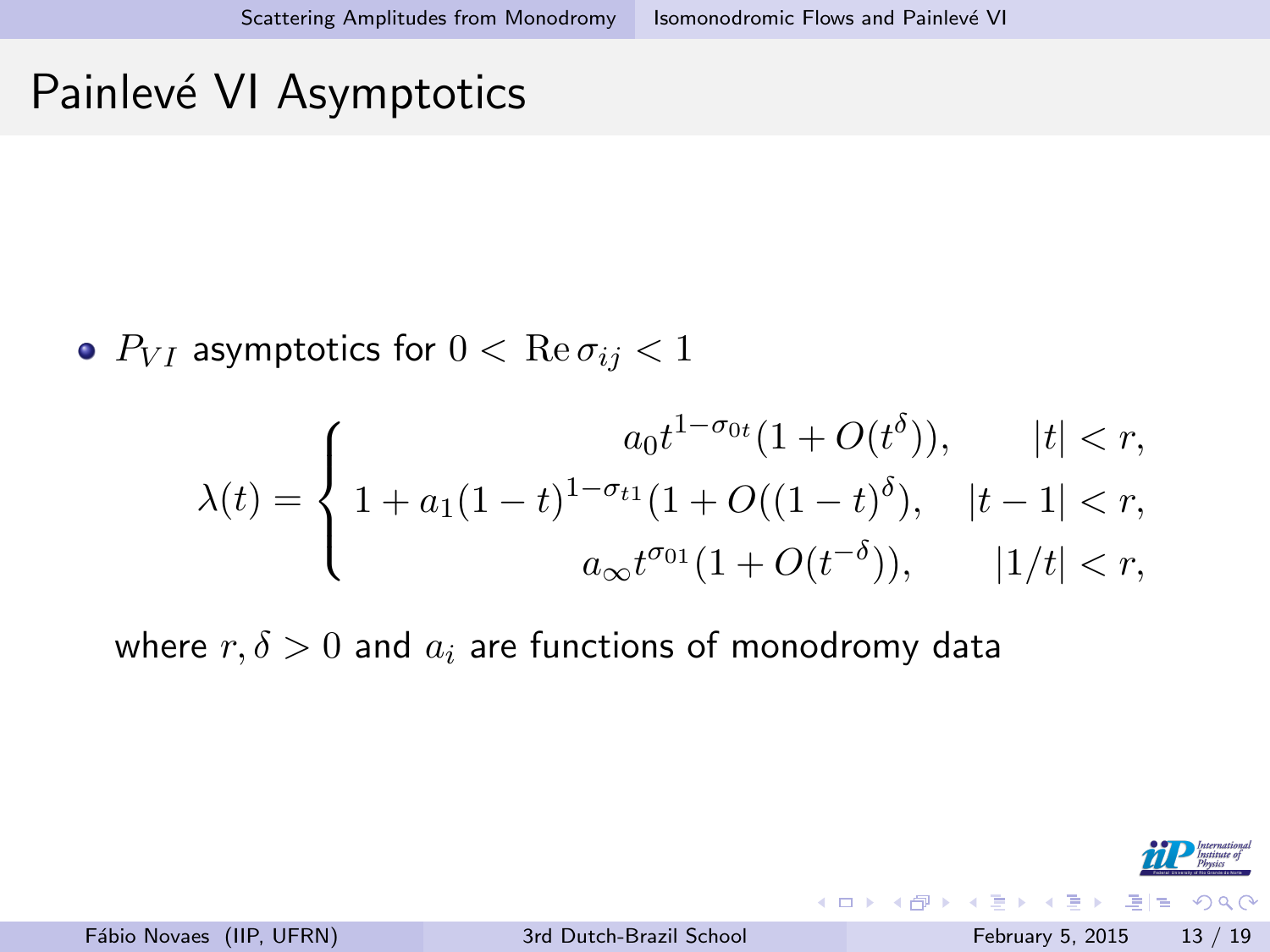#### <span id="page-14-0"></span>Numerical Integration of  $P_{VI}$

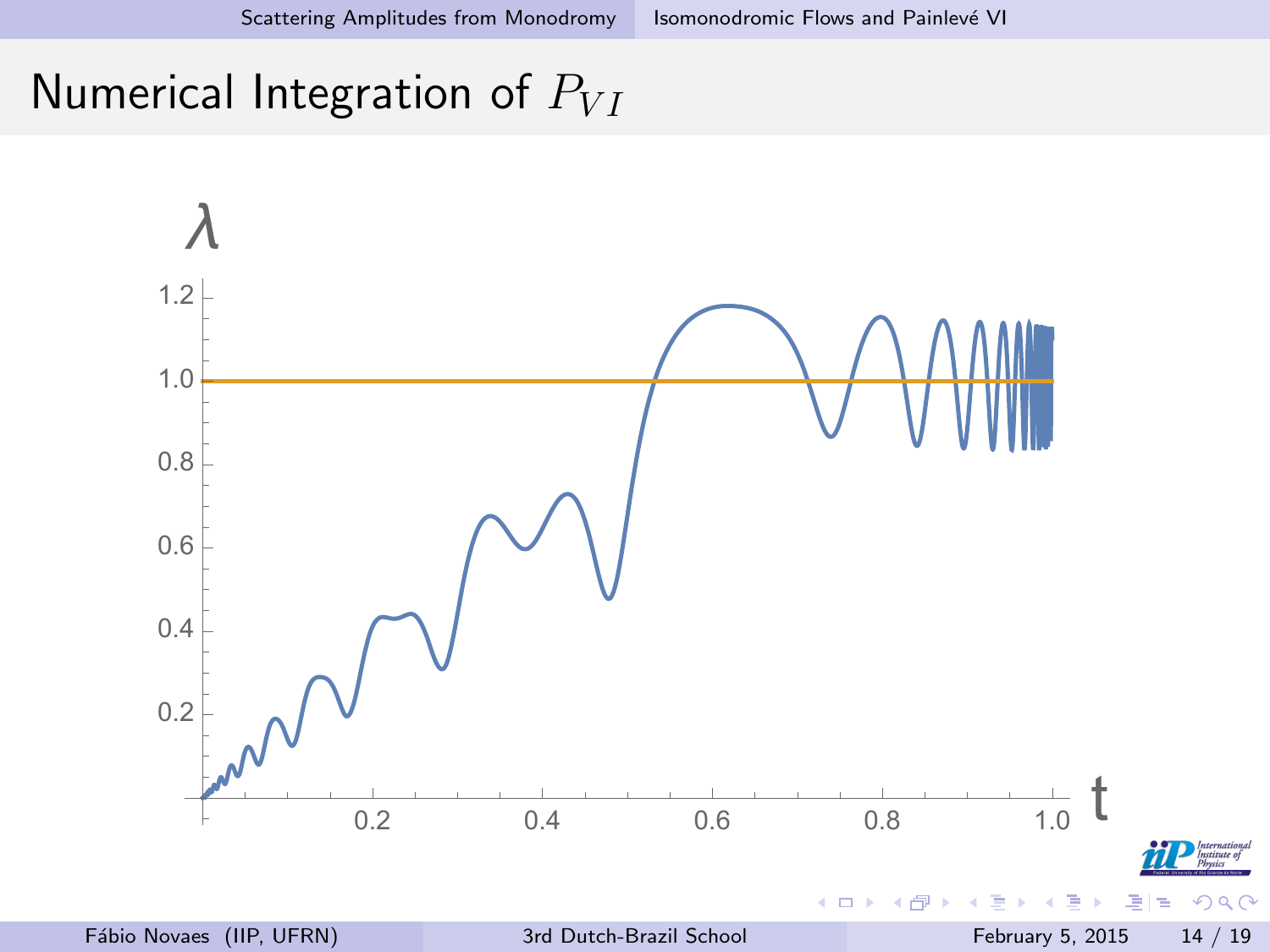#### <span id="page-15-0"></span>Numerical Integration of  $P_{VI}$  near  $t = 0$

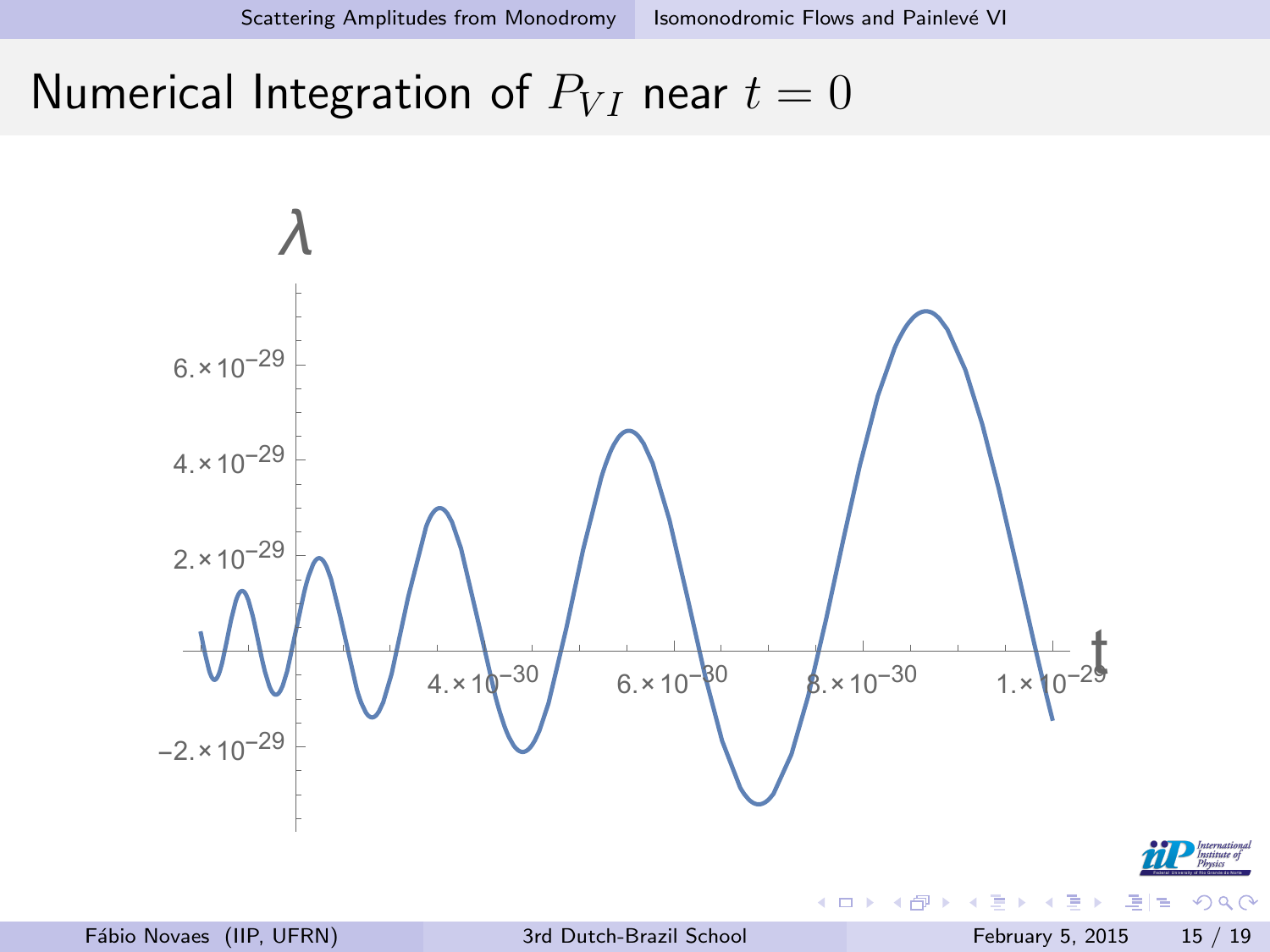#### <span id="page-16-0"></span>Kerr-dS Greybody Factor

$$
\gamma_{\ell}(\omega, m) = \frac{\sinh(\frac{\omega - \Omega_H m}{2T_H}) \sinh(\frac{\omega - \Omega_C m}{2T_C})}{\cosh(\frac{\omega - \Omega_H m}{2T_H} + \frac{\omega - \Omega_C m}{2T_C}) - \cosh(2\pi\nu_{HC})}
$$

- $\bullet$   $\nu_{HC}$  encodes all global information
- $\bullet$   $\Omega_H m < \omega < \Omega_C m \Rightarrow$  superradiance



그리 말...

一本 語り

 $\sim$ 

4 同 下

4 D F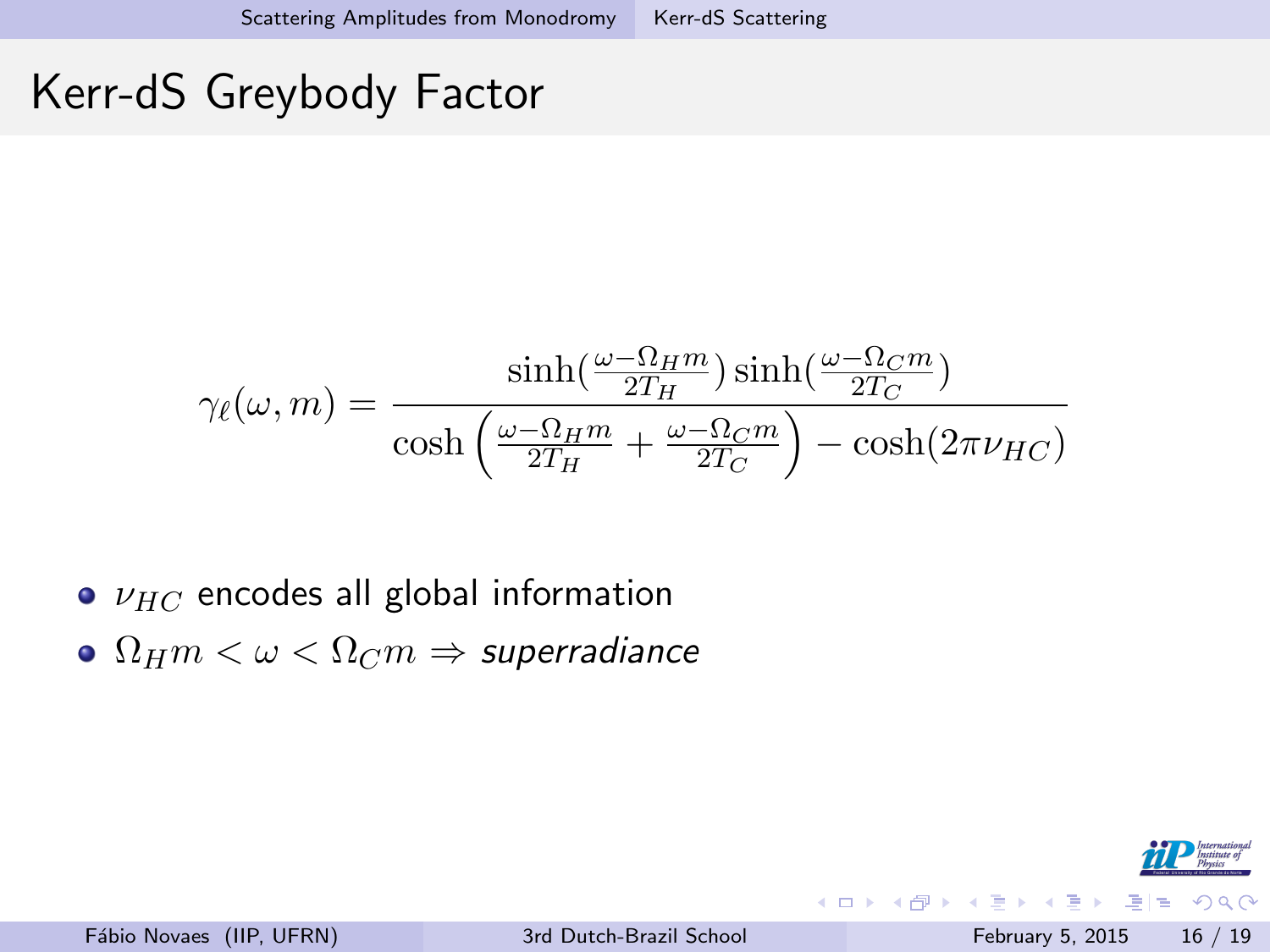# <span id="page-17-0"></span>Kerr-dS Greybody Factor

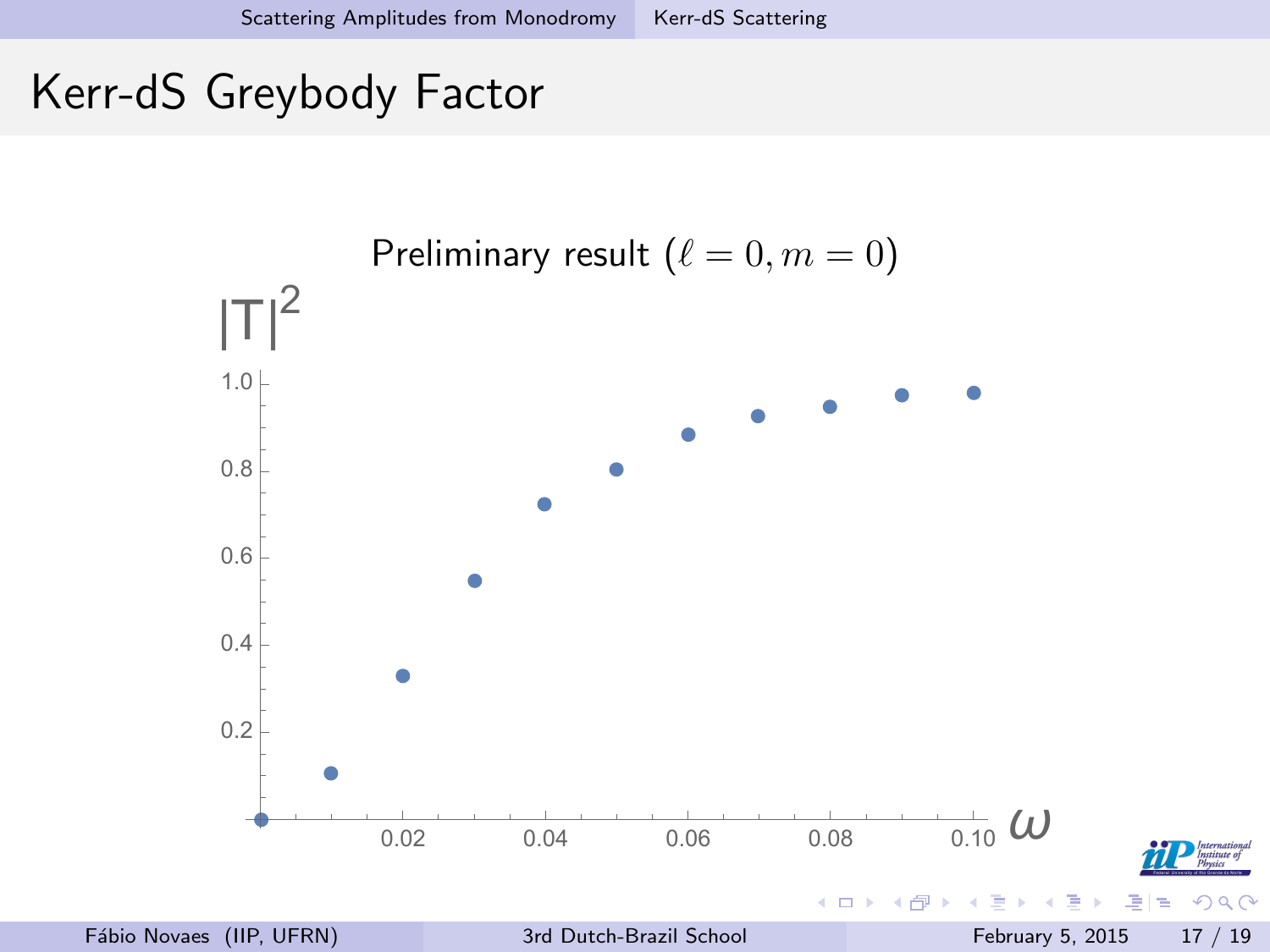# <span id="page-18-0"></span>Conclusions

- Monodromy technique is the most powerful way to treat scattering problems
- General formula for scattering amplitudes between two regular singular points
- Conformally coupled case is easier
- Valid for higher-dimensional Kerr-NUT-(A)dS black holes
- Flat case can be recovered by confluence



 $\triangleright$   $\rightarrow$   $\exists$   $\rightarrow$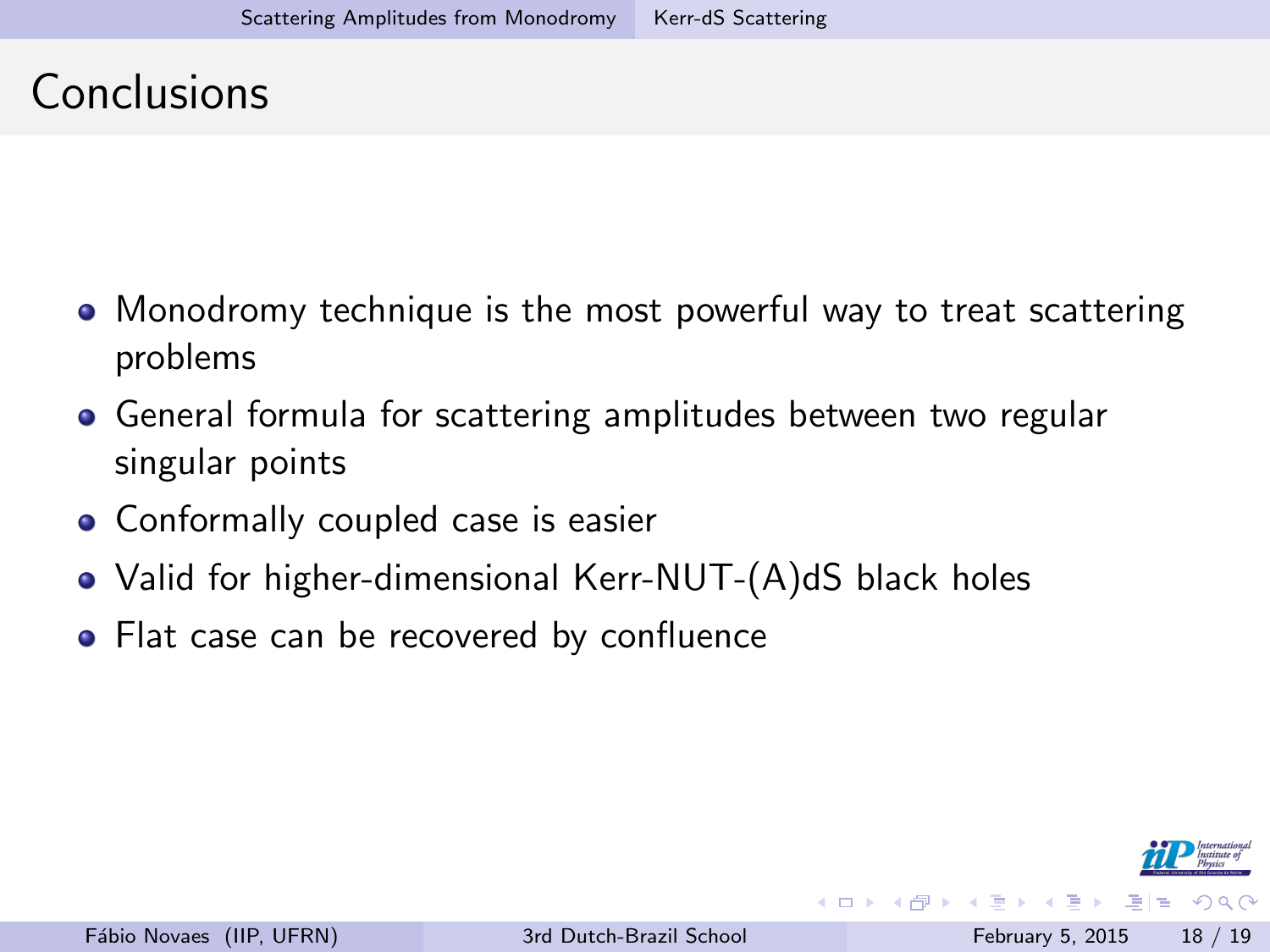# <span id="page-19-0"></span>Conclusions

- Monodromy technique is the most powerful way to treat scattering problems
- General formula for scattering amplitudes between two regular singular points
- Conformally coupled case is easier
- Valid for higher-dimensional Kerr-NUT-(A)dS black holes
- Flat case can be recovered by confluence

Thank you

 $E|E \cap Q$ 

 $\triangleright$   $\rightarrow$   $\exists$   $\rightarrow$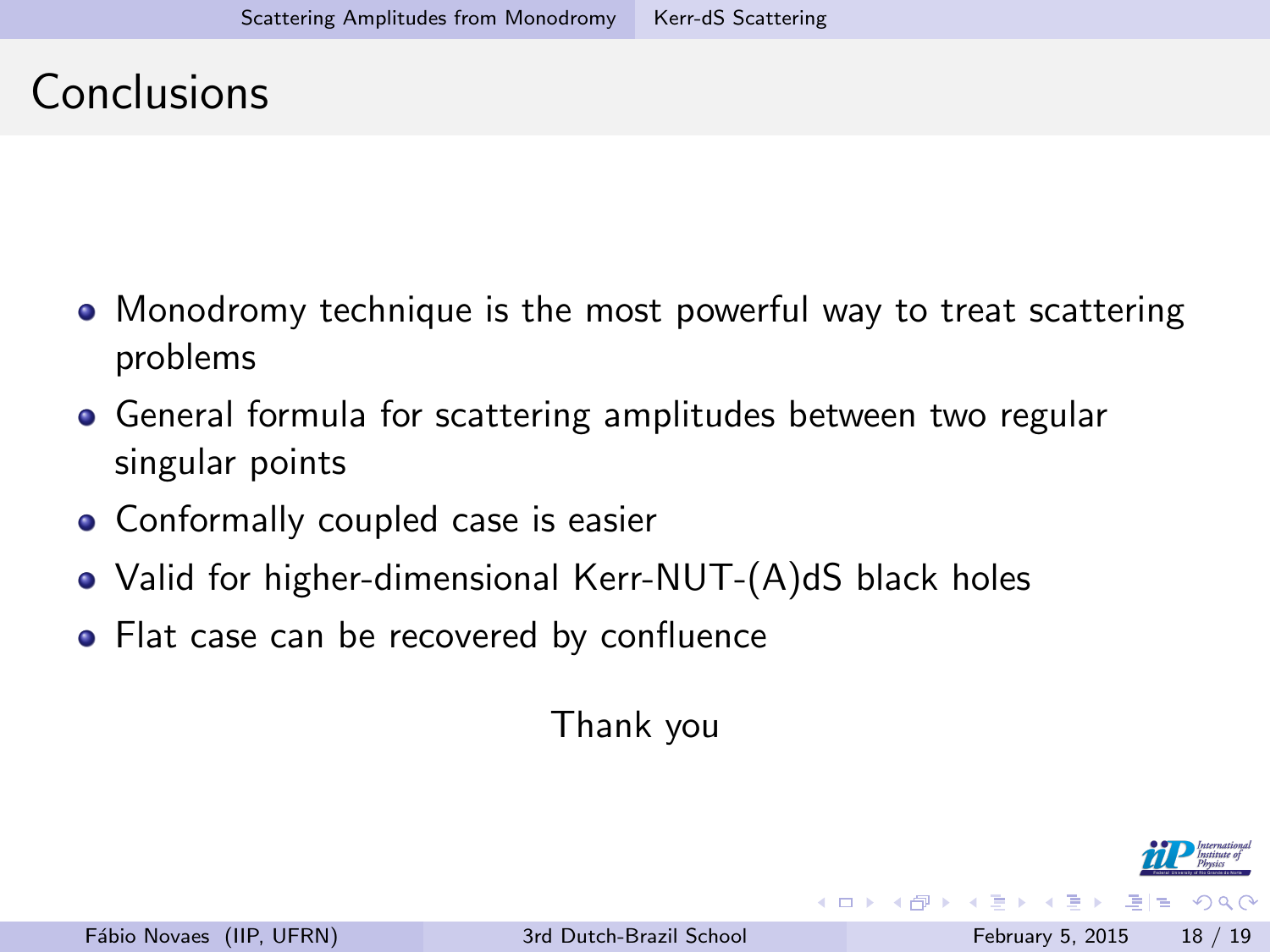#### <span id="page-20-0"></span>**Perspectives**

- Higher-spin modes and gravitational stability
- Higher-dimensional Kerr-(A)dS and SUGRA backgrounds
- Recover literature via  $\Lambda \rightarrow 0$  confluence. Irregular singular points ( $P_V$ and  $P_{III}$ )
- Quasinormal modes and plasma thermalization
- CFT dual of extremal Kerr-(A)dS conformal modes?
- Twistorial and geometrical interpretation of isomonodromic hidden symmetry



4 ロ ) 4 何 ) 4 ヨ ) 4 ヨ ) ヨ ヨ り 9 0 0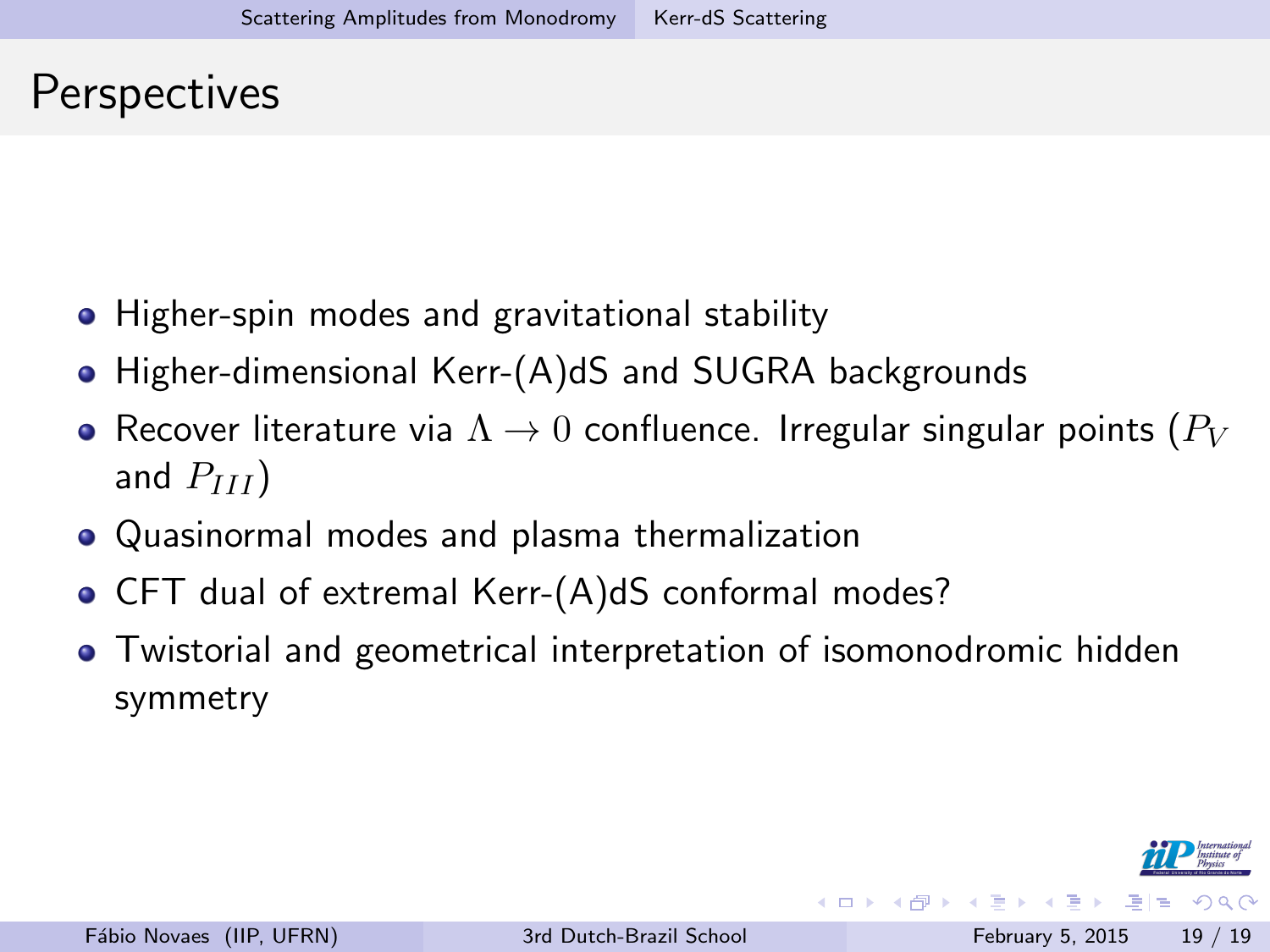# <span id="page-21-0"></span>Acknowledgments



Conselho Nacional de Desenvolvimento Científico e Tecnológico



 $\leftarrow$ 



드바

na m≊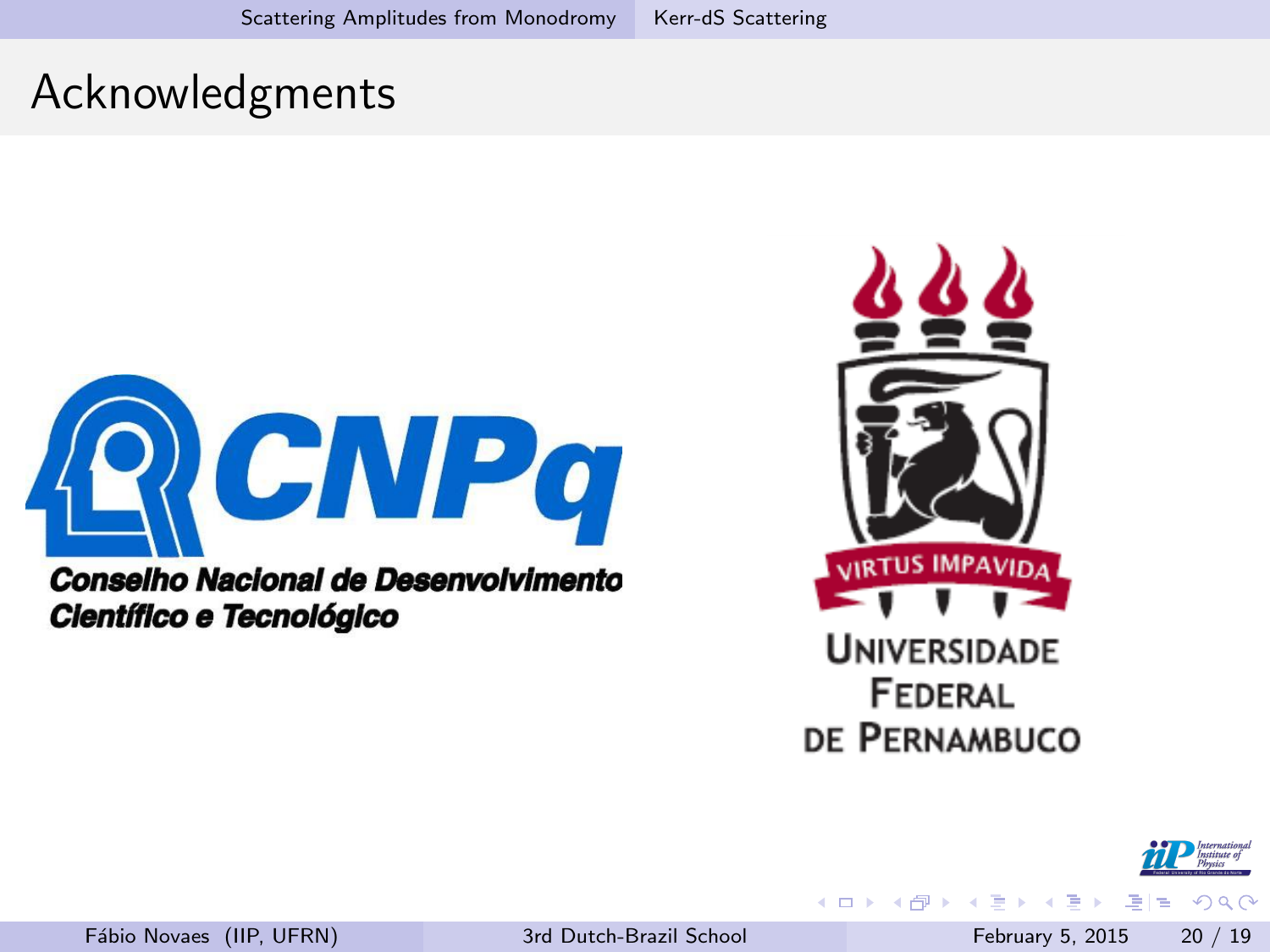# Hidden Symmetry of Isomonodromic Flow

• Limit  $t \to 1$  of Garnier ODE gives hypergeometric equation

$$
\partial_z^2 y + \left(\frac{1-\theta_0}{z} + \frac{1-\theta_1-\tilde{\theta}_t}{z-1}\right) \partial_z y + \left(\frac{\kappa}{z(z-1)} + \frac{L_1}{z(z-1)^2}\right) y = 0
$$

Fixed point of isomonodromic flow corresponds to some (near-horizon) extremal black hole

격대

**ALCOHOL:**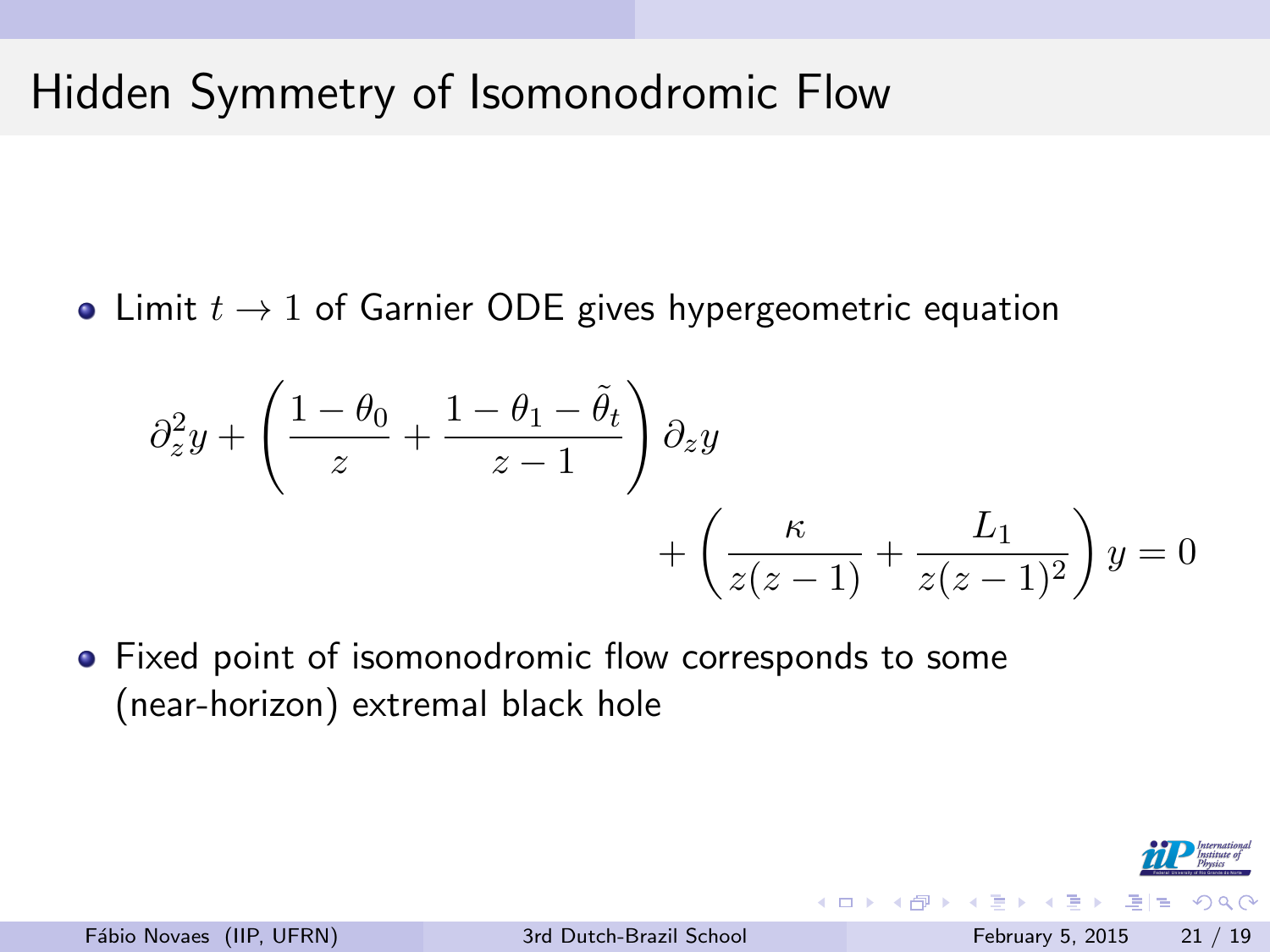# Hidden Symmetry of Isomonodromic Flow

This suggests that scattering data of non-extremal black holes is equivalent in some sense to extremal black hole scattering

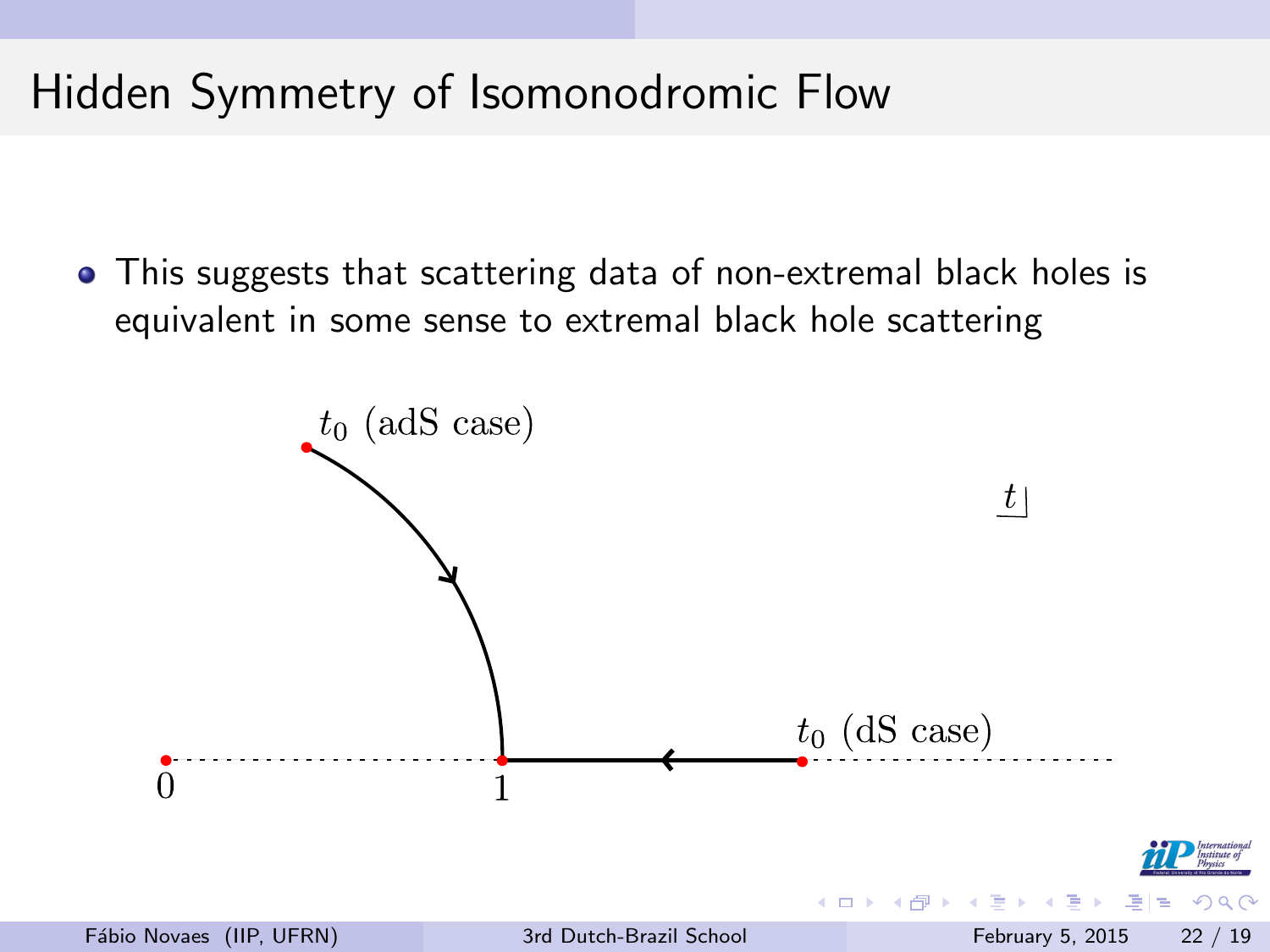# Relation with Fuchsian Equation

• Fuchsian ODE normal form with n finite singular points

$$
\psi''(z) + T(z)\psi(z) = 0
$$
,  $T(z) = \sum_{i=1}^{n} \left( \frac{\delta_i}{(z - z_i)^2} + \frac{c_i}{z - z_i} \right)$ ,

$$
\sum_{i=1}^{n} c_i = 0 , \quad \sum_{i=1}^{n} (c_i z_i + \delta_i) = 0 , \quad \sum_{i=1}^{n} (c_i z_i^2 + 2\delta_i z_i) = 0
$$

- Local monodromies:  $\delta_i = (1-\theta_i^2)/4$
- Accessory parameters  $c_i$  have global properties
- $2(n-3)$  independent parameters:  $\left(c_i,z_i\right)$

K □ ▶ K @ ▶ K 글 ▶ K 글 ▶ \_글 님 \_ K) Q (^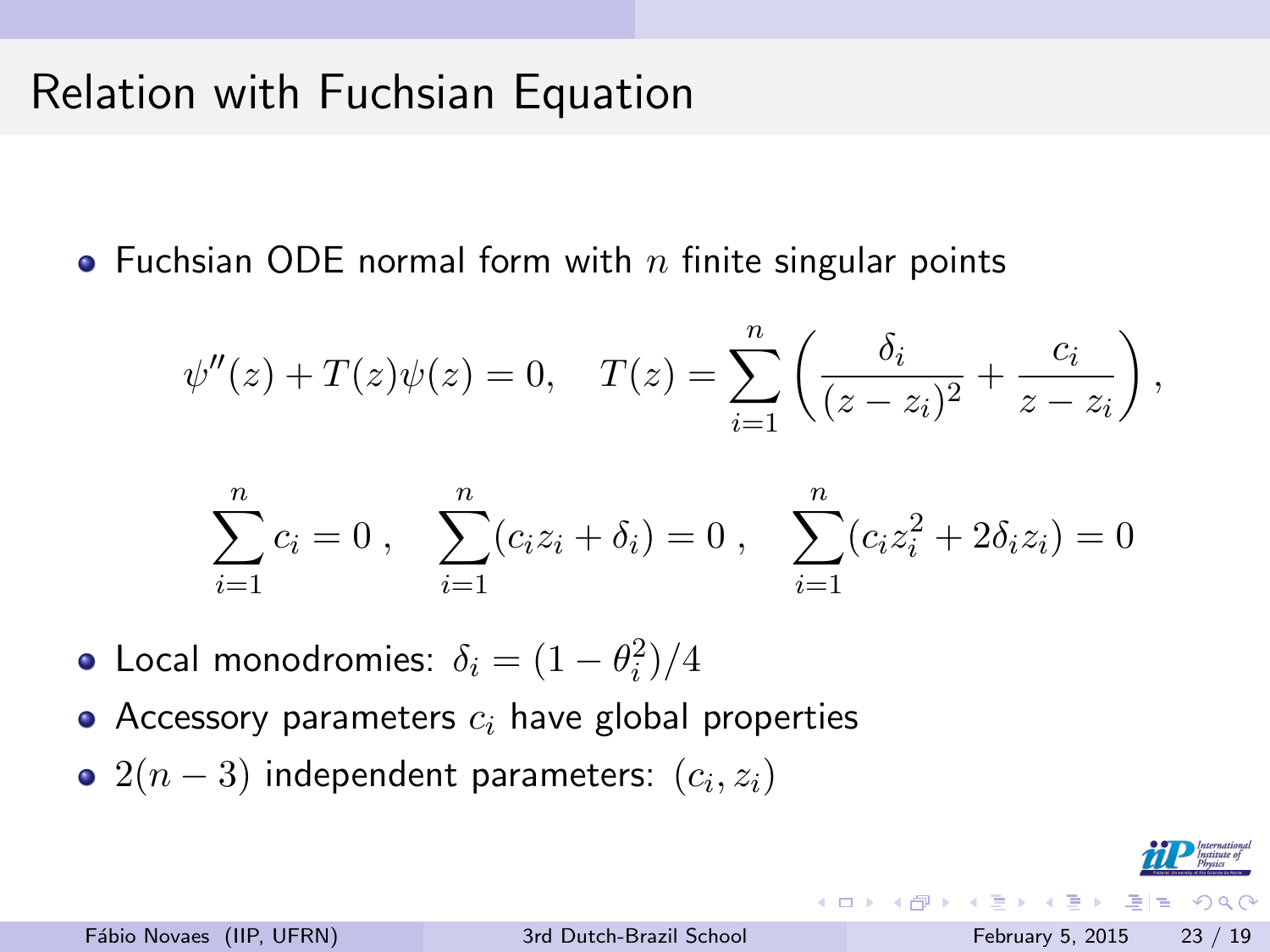# Symplectic Structure of Flat  $SL(2,\mathbb{C})$  Connections

- $\bullet$  Moduli space of flat connections  $A \sim$  moduli space of monodromy group
- Atiyah-Bott symplectic structure

$$
\Omega = \sum_{i=1}^{n-3} dc_i \wedge dz_i = \sum_{i=1}^{n-3} d\nu_i \wedge d\mu_i
$$

where  $(\nu_i,\mu_i)$  are trace coordinates (Nekrasov et al 2011)

- Canonical transformation connects both set of coordinates
- Suggests analytical approach to find composite monodromies
- Relation with classical conformal blocks of 2D CFT

**ALCOHOL:**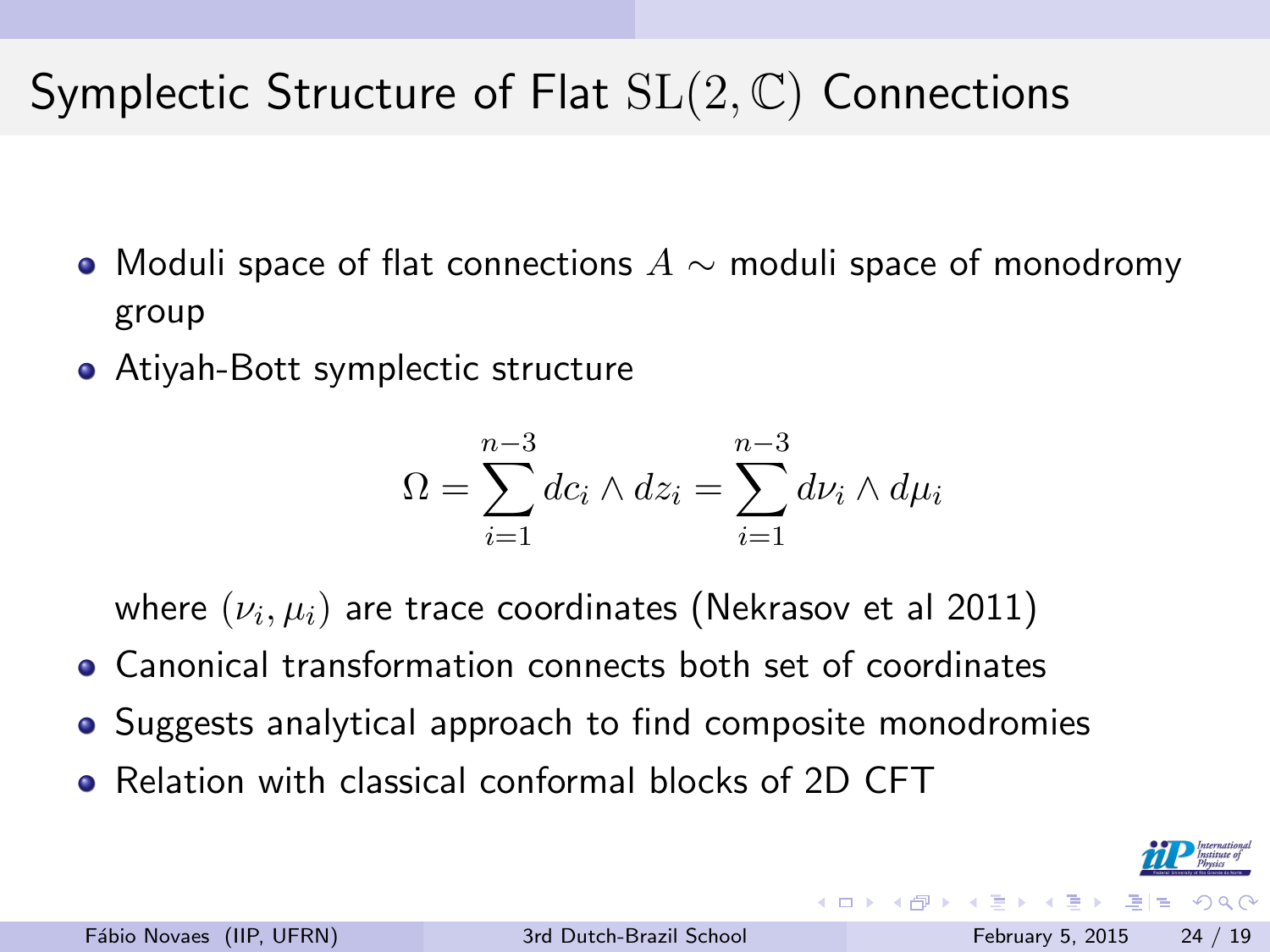#### Recurrence Relations

Taylor solution  $y(z)=\sum_{n=0}^{\infty}g_nz^{n/2}$ ,  $|z|< 1$ 

$$
-(Q_0 + q)g_0 + R_0g_1 = 0,
$$
  
\n
$$
P_n g_{n-1} - (Q_n + q)g_n + R_n g_{n+1} = 0, \quad (n > 0)
$$
  
\n
$$
P_n = (n - 1 + \alpha_+)(n - 1 + \alpha_-),
$$
  
\n
$$
Q_n = n((t + 1)(n - 1 + \gamma) + t\delta + \epsilon),
$$
  
\n
$$
R_n = t(n + 1)(n + \gamma)
$$

Solved using Leaver's continued-fraction method (Leaver 1985, Berti, Cardoso and Will (2006))



Fábio Novaes (IIP, UFRN) [3rd Dutch-Brazil School](#page-0-0) February 5, 2015 25 / 19

イロト イ押ト イヨト イヨト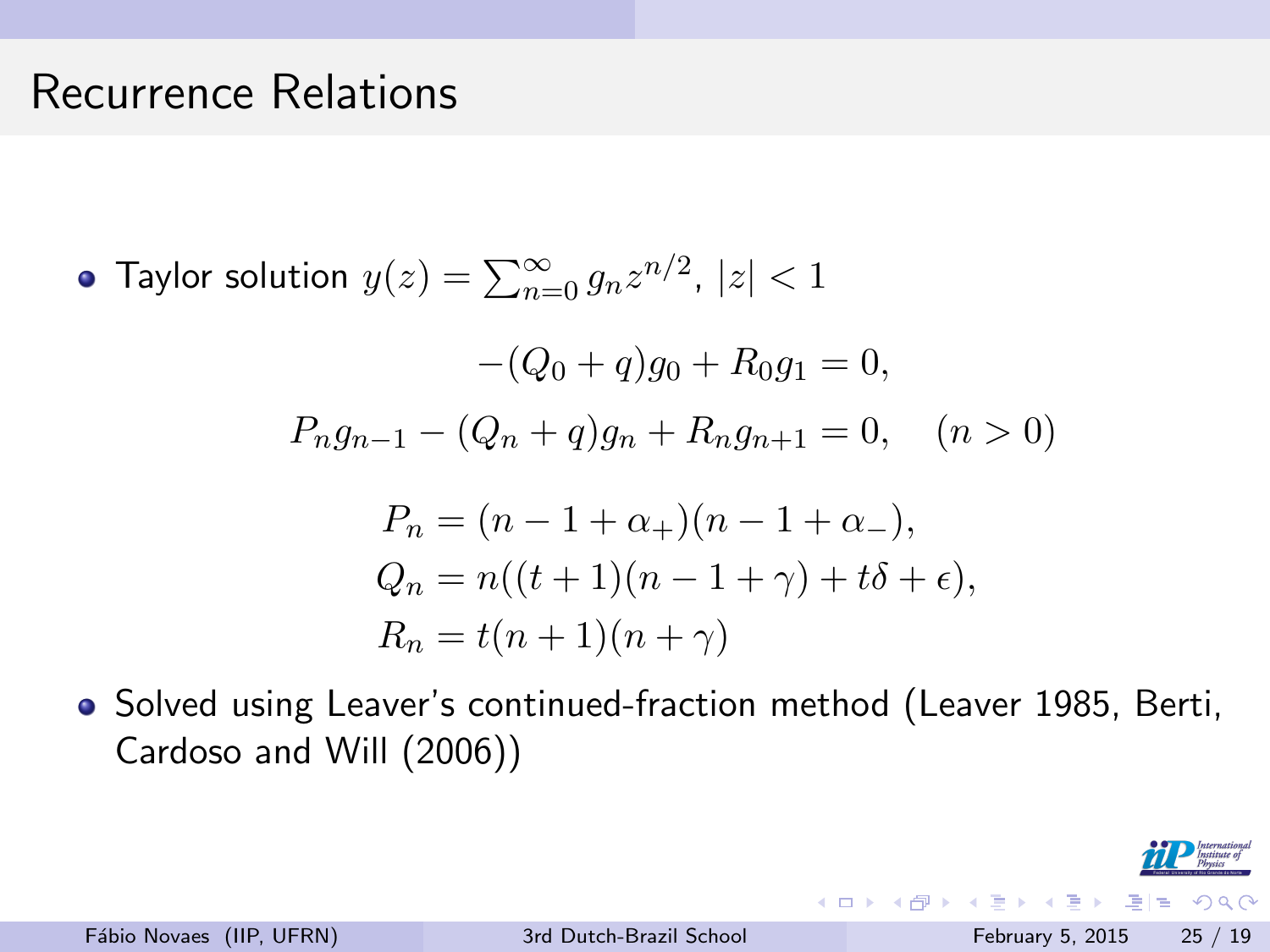# Continued-fraction Method

• Augmented convergence for  $|z| \geq 1$  if

$$
\lim_{n \to \infty} \left| \frac{g_{n+1}}{g_n} \right| = |t|^{-1} = \hat{a}^2 \implies a < L
$$

• Recurrence relation in terms of  $v_n = g_{n+1}/g_n$ 

$$
v_{n-1} = \frac{P_n}{(Q_n + q) - R_n v_n}
$$

• Equivalent to continued-fraction

$$
(Q_0 + q) - \frac{R_0 P_1}{(Q_1 + q) - \overline{(Q_2 + q) - \cdots} = 0
$$

Solve numerically with  $v_N=\hat a^2$  for some large integer  $N$ 



 $\Omega$ 

국 1월

イロト イ押ト イヨト イヨト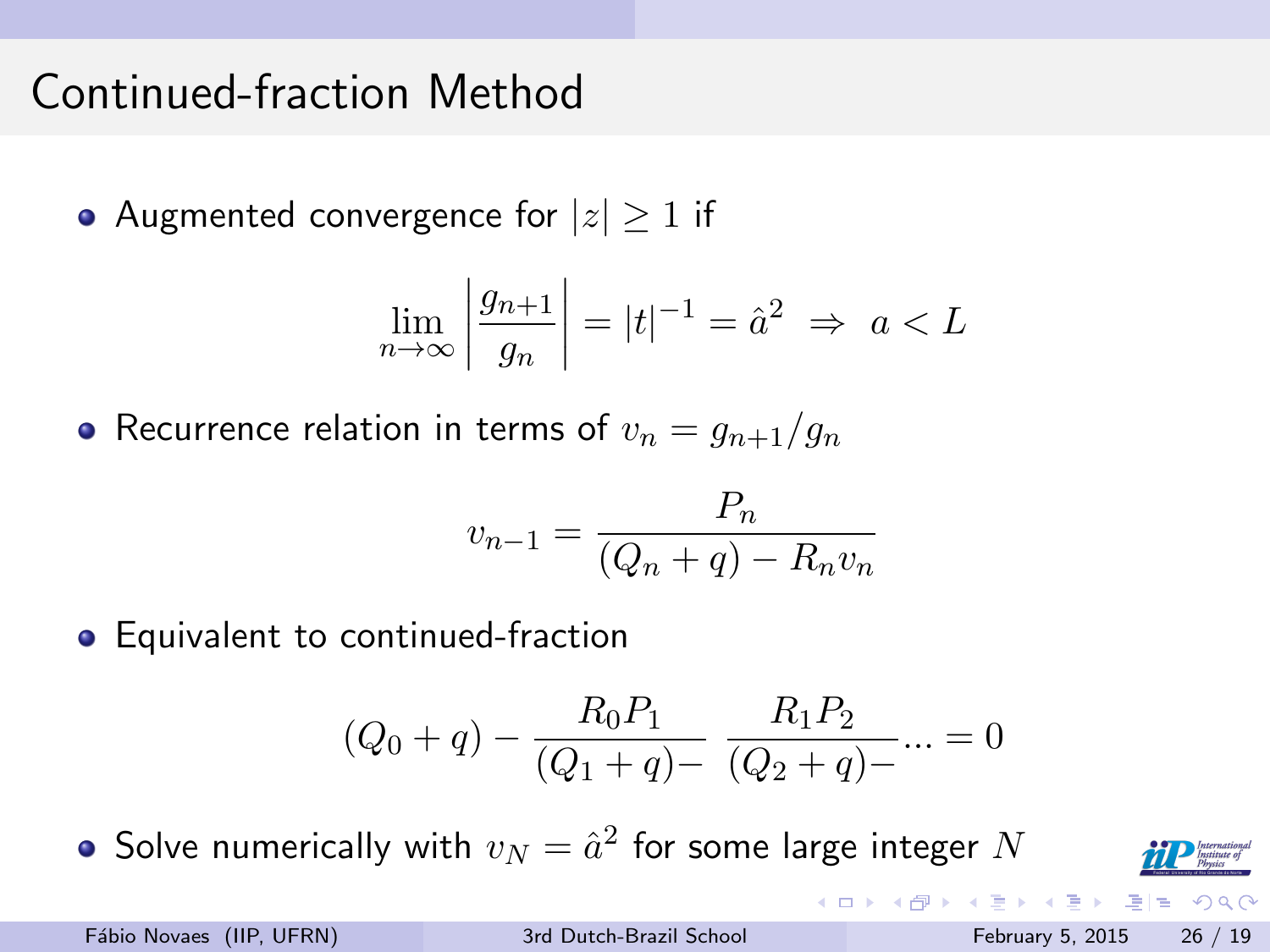# Schlesinger System Asymptotics

• Near  $t=0$ 

$$
A_0 \approx t^{\Lambda} A_0^0 t^{-\Lambda} \quad \text{and} \quad A_t \approx t^{\Lambda} A_t^0 t^{-\Lambda}, \text{ where } \Lambda = A_0^0 + A_t^0
$$

• Schlesinger system degenerates to two hypergeometric connections

$$
\frac{dY_0}{dz} = \left(\frac{\Lambda}{z} + \frac{A_1^0}{z - 1}\right) Y_0, \quad \frac{dY_1}{dz} = \left(\frac{A_0^0}{z} + \frac{A_t^0}{z - 1}\right) Y_1
$$



4 D F

 $\leftarrow$   $\leftarrow$   $\leftarrow$ 

ラメ メラメ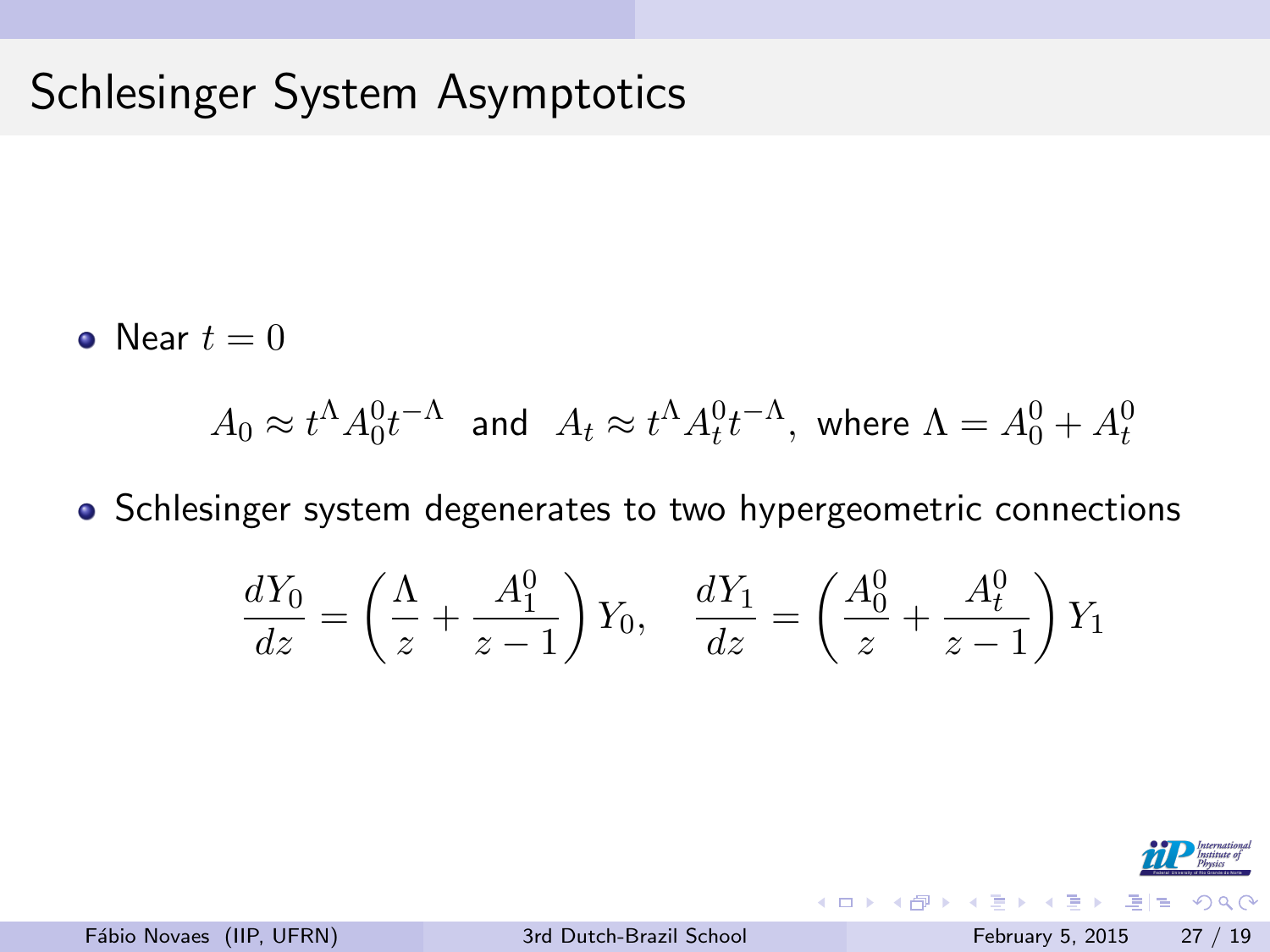### Schlesinger System Asymptotics

• Using that 
$$
\det A_i^0 = -\theta_i^2/4
$$
 and  $\det \Lambda = -\sigma_{0t}^2/4$ 

$$
\Lambda + \frac{1}{2}\sigma \mathbb{1} = \frac{1}{4\theta_{\infty}} \left( \begin{smallmatrix} (-\theta_{\infty}-\theta_1+\sigma)(\theta_{\infty}-\theta_1-\sigma) & (-\theta_{\infty}-\theta_1+\sigma)(\theta_{\infty}+\theta_1+\sigma) \\ (\theta_{\infty}-\theta_1+\sigma)(\theta_{\infty}-\theta_1-\sigma) & (\theta_{\infty}-\theta_1+\sigma)(\theta_{\infty}+\theta_1+\sigma) \end{smallmatrix} \right)
$$

$$
A_1^0 + \frac{1}{2}\theta_1 \mathbb{1} = \frac{1}{4\theta_{\infty}} \left( \begin{array}{c} -(\theta_{\infty} - \theta_1)^2 + \sigma^2 (\theta_{\infty} + \theta_1)^2 - \sigma^2 \\ -(\theta_{\infty} - \theta_1)^2 + \sigma^2 (\theta_{\infty} + \theta_1)^2 - \sigma^2 \end{array} \right)
$$

$$
A_0^0 + \frac{1}{2}\theta_0 \mathbb{I} = G_1 \frac{1}{4\sigma} \left( \begin{array}{c} (\theta_0 - \theta_t + \sigma)(\theta_0 + \theta_t + \sigma) & (\theta_0 - \theta_t + \sigma)(-\theta_0 - \theta_t + \sigma) \\ (\theta_0 - \theta_t - \sigma)(\theta_0 + \theta_t + \sigma) & (\theta_0 - \theta_t - \sigma)(-\theta_0 - \theta_t + \sigma) \end{array} \right) G_1^{-1}
$$

$$
A_t^0 + \frac{1}{2}\theta_t \mathbb{I} = G_1 \frac{1}{4\sigma} \left( \frac{(\theta_t + \sigma)^2 - \theta_0 - (\theta_t - \sigma)^2 + \theta_0^2}{(\theta_t + \sigma)^2 - \theta_0 - (\theta_t - \sigma)^2 + \theta_0^2} \right) G_1^{-1}.
$$

K ロ > K 個 > K ミ > K ミ > (로) = 10 0 0 0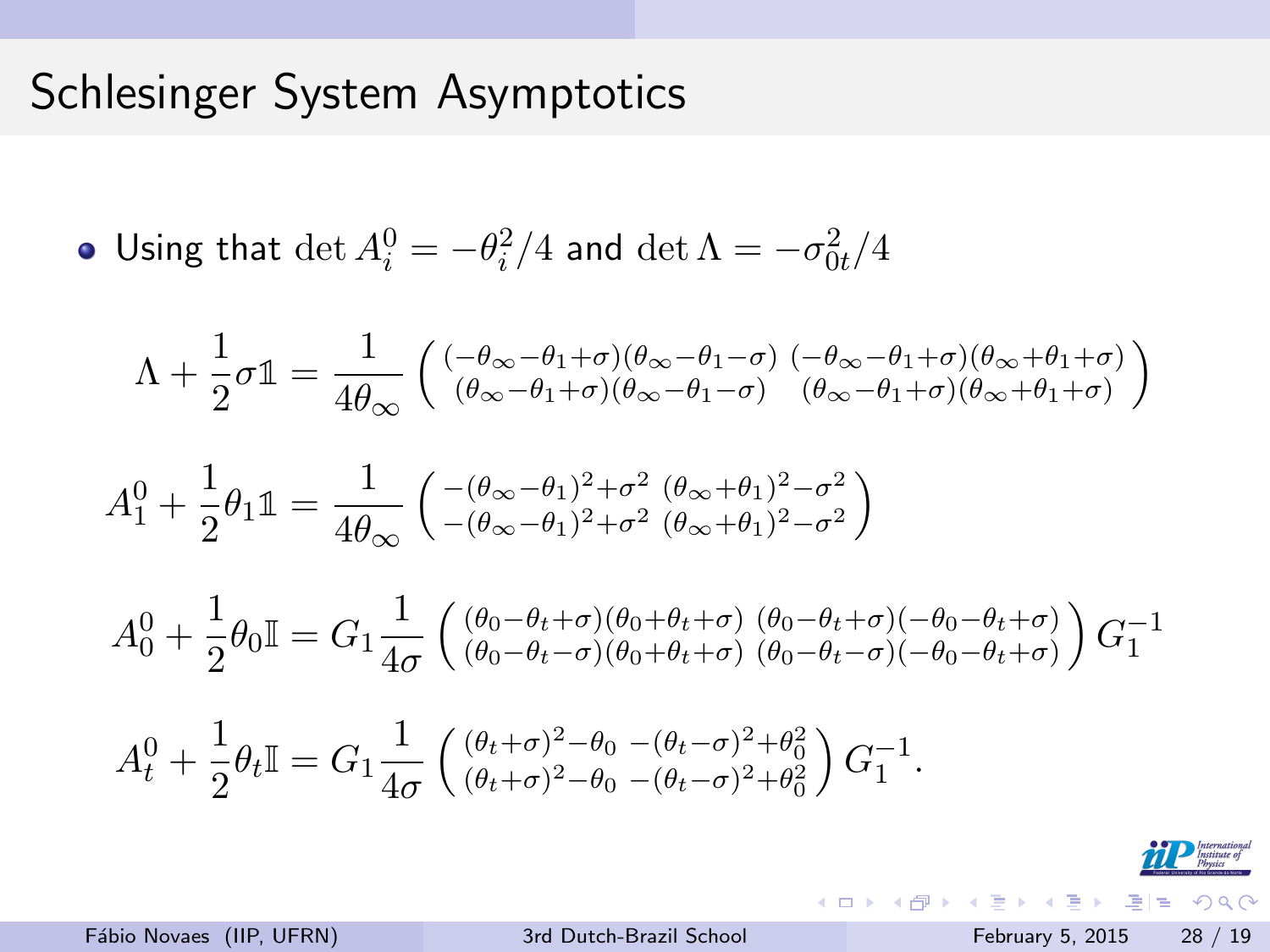# Quasinormal Modes

- Modes purely ingoing at  $r_H$  and purely outgoing at  $r_C$
- Possible only for complex  $\omega$
- In this case,

$$
\mathcal{M}_{C \to H} = \begin{pmatrix} \frac{1}{\mathcal{T}} & \frac{\mathcal{R}}{\mathcal{T}} \\ \frac{\mathcal{R}'}{\mathcal{T}'} & \frac{1}{\mathcal{T}'} \end{pmatrix} = \begin{pmatrix} 0 & -1 \\ 1 & \frac{1}{\mathcal{T}'} \end{pmatrix}
$$

• Poles of transcendental equation

$$
\nu_{HC}(\omega,\ell,m) = \frac{\omega - \Omega_H m}{2T_H} + \frac{\omega - \Omega_C m}{2T_C} + 2\pi i n, \qquad n \in \mathbb{Z}
$$

 $\leftarrow$ 

 $\Omega$ 

na ma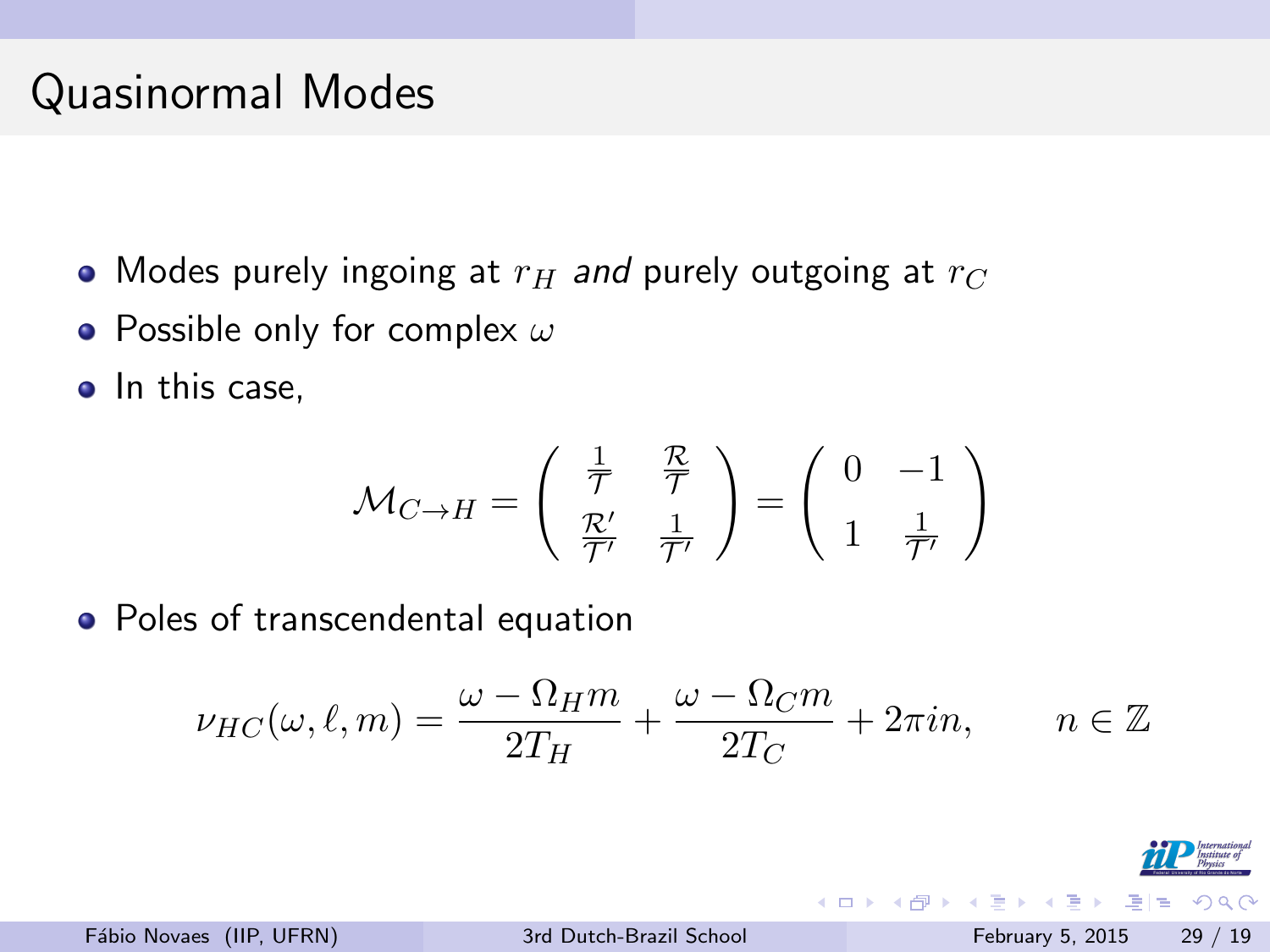### Properties of Greybody Factor

• Conjectured scattering regimes

$$
\begin{cases} \omega > \Omega_H m & \text{or} \quad \Omega_C m > \omega \\ \Omega_H m > \omega > \Omega_C m & \text{Superradiant scattering} \end{cases}
$$

• Poles of scattering matrix (resonances)

$$
\omega = \begin{cases} m\Omega_H - 2\pi i nT_H \\ m\Omega_C + 2\pi i nT_C \end{cases} (n \in \mathbb{Z}^+)
$$

• We expect that

 $\gamma_l(\omega) \to 1$ , as  $\omega \to \infty$ 

 $\gamma_l(\omega) \to 0$  or constant as  $\omega \to 0$ K □ ▶ K @ ▶ K 글 ▶ K 글 ▶ \_글 님 \_ K) Q (^